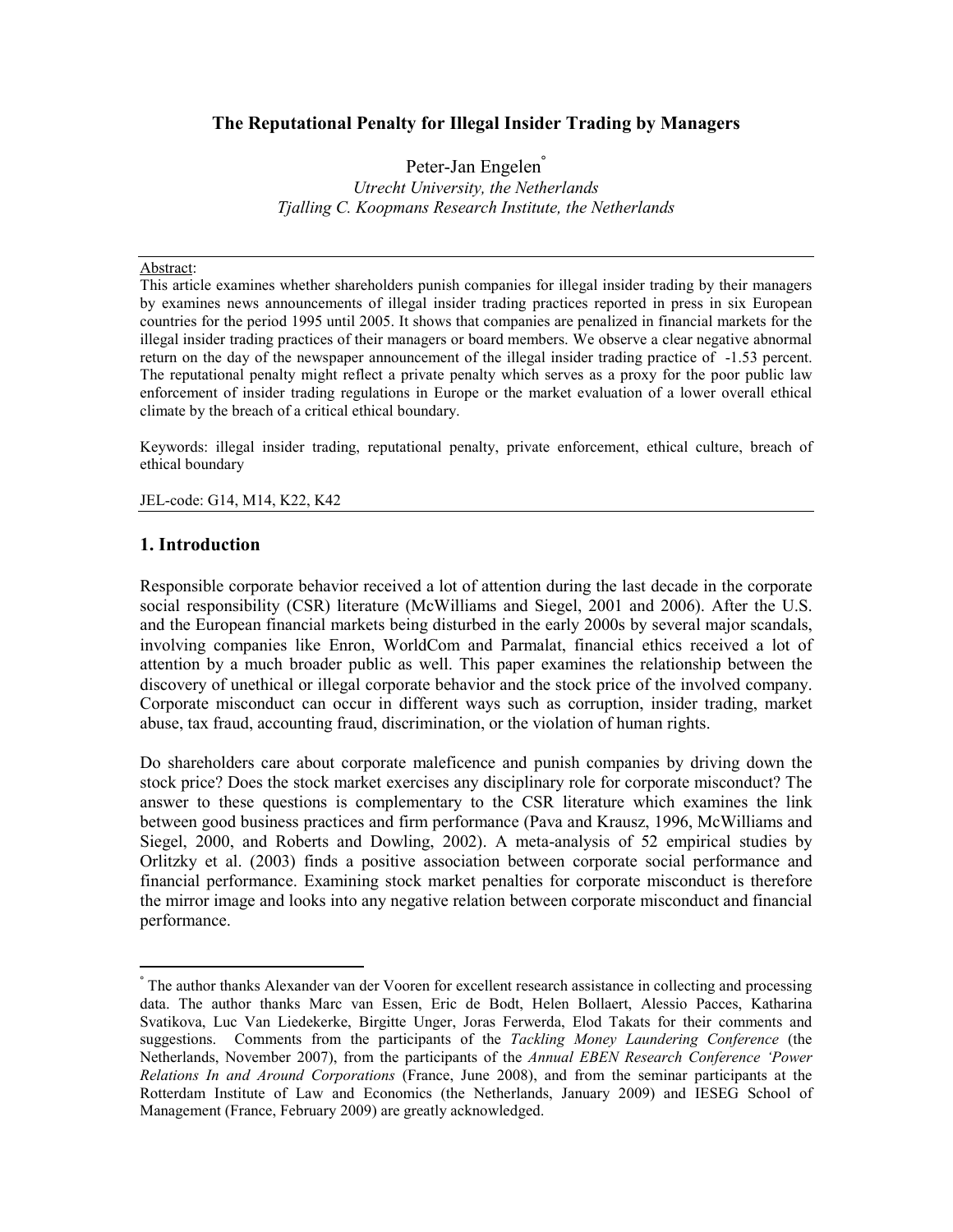This paper focuses on one specific type of corporate misconduct, being illegal insider trading. The article examines the impact of the public announcement of illegal insider trading in the period 1995 till 2005 in (financial) press in six European countries (Belgium, France, Germany, Luxembourg, the Netherlands, and UK). The paper examines if this misconduct exhibits any abnormal return behavior on the announcement date by means of an event study. If this is the case, financial markets discipline companies for illegal insider trading by managers.

Illegal insider trading is an interesting category of corporate maleficence since it contributes to the existing literature in four ways. First, it focuses on just one type of corporate maleficence avoiding aggregation problems over different types of corporate misconduct. Moreover, unlike other types of corporate misconduct, illegal insider trading usually does not occur at the company level, but at the individual level. For, the insiders are usually managers and board members that trade based on non-public information about a certain firm-specific event.<sup>1</sup> Therefore, any legal penalties for getting caught for illegal insider trading are attributed to those individuals and not to the company. Any financial market discipline at the company level by driving down the stock price is therefore not an anticipation of any expected penalties at the corporate level, but might serve as a reputational penalty. In this way, it adds to the literature on reputational penalties because it avoids the empirical difficulty to distinguish between the level of the legal penalty and the level of the reputational penalty. The current approach allows for an unbiased estimate of the reputational penalty and interpret the results more easily.

Second, if the public enforcement of illegal insider trading is inadequate, the financial market discipline might serve as a substitute for poor public enforcement by imposing a market-induced reputational penalty. This paper empirically examines whether financial markets impose such a reputational penalty on companies whose corporate insiders engage in illegal insider trading. It contributes to the literature on public versus other enforcement mechanisms.

Third, it examines the impact of the announcement of corporate misconduct by the first crosscountry study of six European markets and complements the existing literature which is U.S. biased.

Fourth, if this empirical study shows that shareholders discipline corporate insiders (or alternatively not), it can contribute to the debate on insider trading both in the economics (Carlton and Fischel, 1983) and in the business ethics literature (Engelen and Van Liedekerke, 2007, Moore, 1990 and Werhane, 1989). If all shareholders would penalize corporate insiders for trading based on private information, it can be an (additional) argument for a ban on insider trading.

The article is organized as follows. Section two discusses the public law enforcement of insider trading in Europe. It will show the difficulties in public law enforcement of illegal insider trading in EU countries. Next, section three recalls the literature on market discipline for illegal business practices. Section four discusses the data and methodology, while section five presents the empirical results. Section six discusses the results and section seven concludes.

 $\overline{a}$ 

<sup>&</sup>lt;sup>1</sup> Tippees are left out of consideration since the article focuses on firm-level reputational penalties for illegal business practices by their corporate insiders.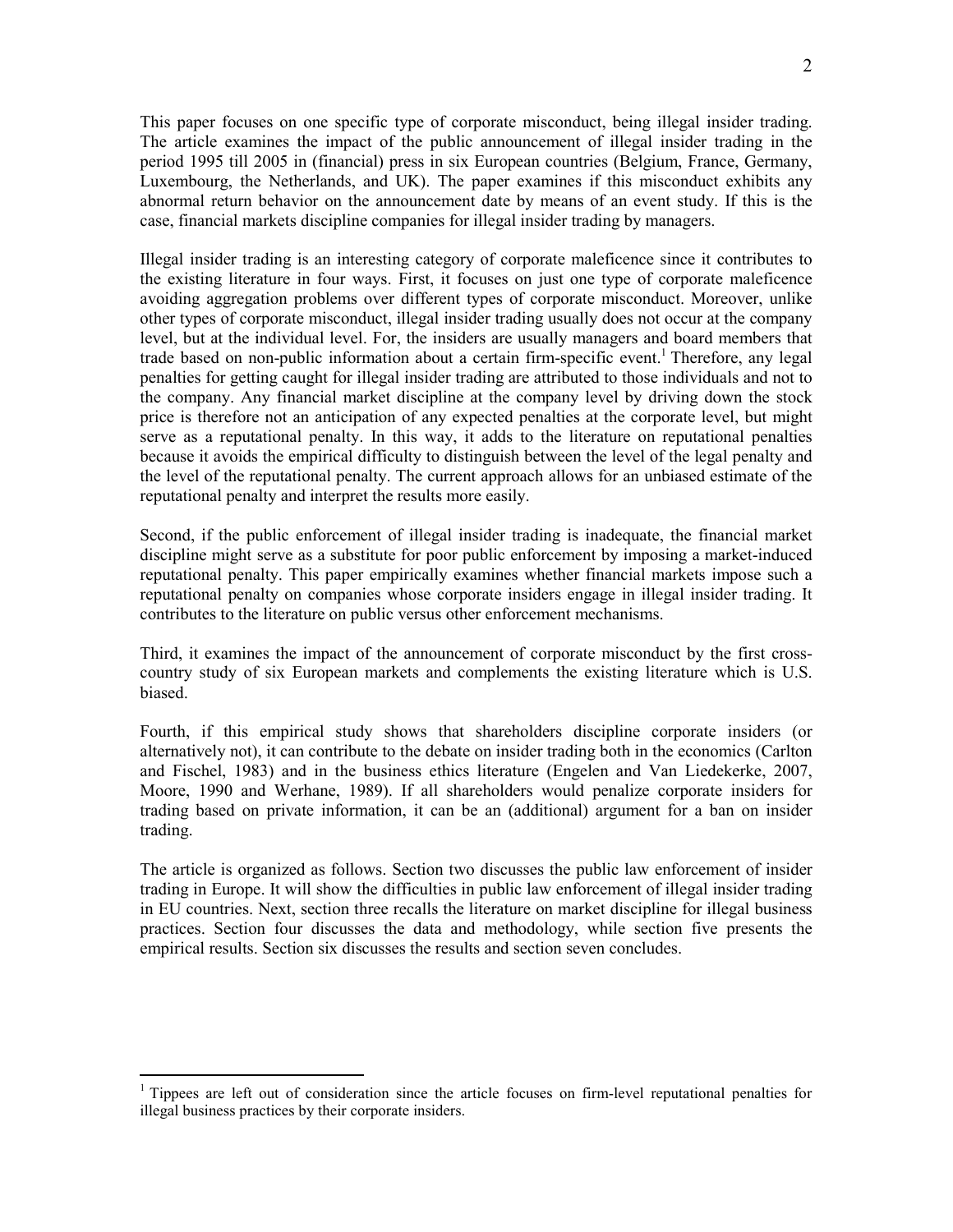## 2. Enforcement of Illegal Insider Trading

The purpose of illegal insider trading regulations is to prevent trading based on non-public information about a certain firm-specific event that can influence the price of a security.<sup>2</sup> The seriousness of trading based on this privileged information is well-documented.

Empirical studies examining the profitability of reported legal insider trading clearly show that insiders earn abnormal returns (e.g. Givoly and Palmon, 1985, Seyhun, 1986, Lin and Howe, 1990, Seyhun, 2000, Atkas et al., 2008).<sup>3</sup>

Another line of the empirical literature focuses on examining illegal insider trading using detailed data on the illegal inside trades. Cornell and Sirri (1992) report an abnormal return of 5.4% during the month insiders were trading, while Meulbroek (1992) finds an abnormal return realized by insiders of about 3% on the day of the insider trade.

Finally, a third stand of literature examines insider trading around major corporate events, such as dividend announcements (John and Lang, 1991), earnings announcements (Sivakumar and Waymire, 1994; Hillier and Marshall, 2002), new issue announcements (Karpoff and Lee, 1991), stock repurchases (Lee, Mikkelson and Partch, 1992), corporate sell-offs (Hirschey and Zaima, 1989), capital structure changes (Karpoff and Lee, 1987) and corporate control transactions (Keown and Pinkerton, 1981, Schwert, 1996, and Linciano, 2003).

In broad lines, those three stands of literature demonstrate that corporate insiders earn abnormal returns. World wide most countries established insider trading rules to curtail earning excess returns by trading on privileged information (Bhattacharya and Daouk, 2002). In the European Union (EU) insider trading regulations were introduced in 1989, and subsequently implemented in the national law of the member states.<sup>4</sup>

Although the European Commission considers the enforcement of insider trading rules of crucial importance to ensure the integrity of European financial markets<sup>5</sup>, EU countries have not been very successful in curtailing illegal insider trading. Especially problematic is the use of criminal prosecutions in illegal insider trading cases. This is due to the high burden of proof in criminal cases and the high degree of dismissal by the Public Prosecutor's Offices because of the heavy workload, the complicated character of the offence and the limited amounts involved (Engelen, 2007).

With respect to the UK, Naylor (1990) reports that in 75% of the cases the British Stock Exchange believed it had enough proof to meet the civil standard but not the criminal standards.

<sup>&</sup>lt;sup>2</sup> Although the prohibition of insider trading can be debated on economic grounds, the question whether insider trading should be prohibited or not, will not be addressed in this article. See on this issue, Carlton and Fischel (1983) and Engelen (2005).

 $3$  Legal insider trading refers to the transactions by corporate insiders that have to be reported to the market authority. Several countries, such as the Netherlands, Germany, the UK and the US use this system. For instance, in the U.S. 'officers', 'directors' and beneficial owners of more than ten percent of any class of stock are obliged to disclose their fraction of share ownership and their transactions in shares of their company (Section 16a-3 (a) Securities Exchange Act of 1934). This legal insider trading has to be distinguished from illegal insider trading prohibited by section 10(b) of the Securities and Exchange Act of 1934 and SEC rule 10b-5.

<sup>&</sup>lt;sup>4</sup> European Directive (89/592/EEC) of 13 November 1989 for the Coordination of the Regulations of Insider Trading, O.J., L334/30, 18 November 1989.

 $<sup>5</sup>$  European Commission, *Explanatory Memorandum*, Proposal for a Directive of the European Parliament</sup> and of the Council on Insider Dealing and Market Manipulation, 30 May 2001, COM(2001) 281 final.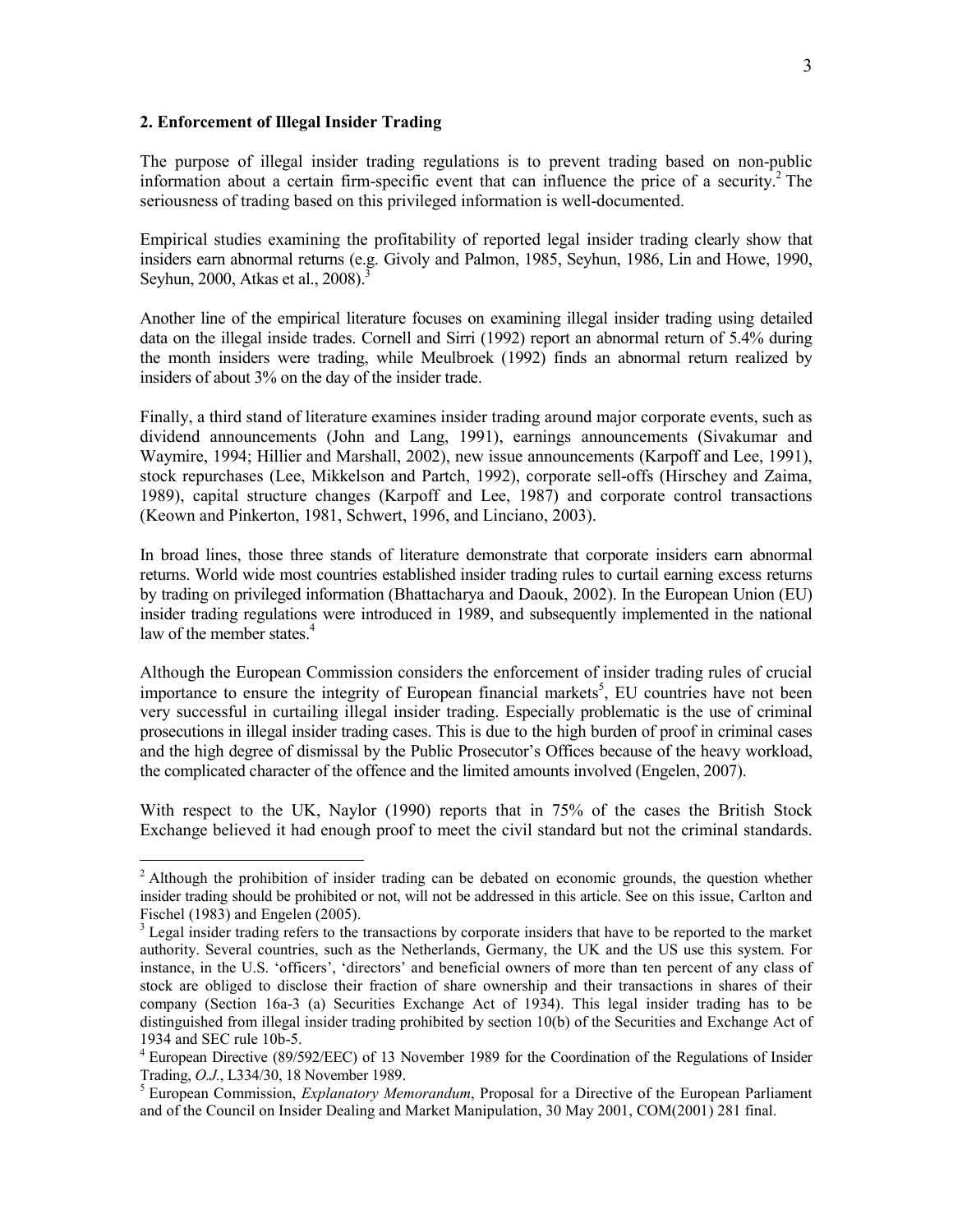Similar findings are reported by Pfeil (1996) for Germany. It is clear that the use of criminal prosecutions in the EU for curtailing insider trading has inherent serious limitations. Between 1980 and 1998 Newkirk and Robertson (1998) report only 17 prosecutions for insider trading in the UK, 12 of which were successful, while the Netherlands had only one successful conviction over the period 1989-1998. Engelen (2007) shows that less than 1% of the possible cases of insider trading in Belgium have been prosecuted in the period 1996-2000. Although all EU countries have similar insider trading rules in the books, the enforcement is lacking. EU law enforcement seems to be ineffective in deterring corporate insiders from exploiting their informational advantage.

The European Commission recognized those shortcomings and opted for a more radical change of the enforcement of insider trading rules by introducing the so-called Market Abuse Directive (MAD) in 2003.<sup>6</sup> The MAD makes administrative sanctions mandatory, parallel to the current criminal sanctions. An administrative sanction is imposed directly by the country's Market Authority on the insider trader. When the latter does not oppose to this sanction within a certain term, the administrative sanction becomes final. If he opposes to the sanction, the case is brought before the court. The European Commission assumes administrative sanctions to improve the probability of conviction because it will lead to fewer dismissals compared to criminal prosecutions. It remains an open question whether the use of administrative sanctions will improve the public enforcement of illegal insider trading rules.

However, there is a third alternative for curtailing illegal insider trading by corporate insiders. Instead of a public enforcement mechanism, financial markets could arrange a market-induced enforcement mechanism by imposing a reputational penalty on companies whose agents trade on privileged information. This article will empirically examine whether such a reputational penalty can be observed for announcements of illegal insider trading in the EU. Such a market discipline might serve as a substitute for poor public enforcement in the EU in order to ban illegal insider trading.

# 3. Market Discipline of Illegal Business Practices

 $\overline{a}$ 

Although business ethics and CSR are becoming increasingly important in literature, the effect of the public announcement of unethical or illegal corporate activities received relatively little attention. Davidson and Worrell (1988) examine the daily returns of a sample of 131 announcements of illegal U.S. business practices during the period 1970-79. Their sample includes illegalities such as bribery, criminal fraud, tax evasion, illegal political contributions and criminal antitrust violations. They find a significant abnormal return of -0.87% on the day before the publication and of non-significant abnormal return of -0.21% on the publication date. They interpret the market to react negatively on the day the news reaches the market.

In a similar way, Reichert et al. (1996) examine a U.S. sample of 83 announcements of filing of formal indictments against companies for corporate illegalities at firm level during the period 1980-1990. The aggregate sample shows a decline on the announcement date (abnormal return of -1.38%). Again, the pooling of all types makes results difficult to interpret.

Rao and Hamilton (1996) examine a sample of 58 events from 1989 through 1993 in the U.S. on bribery, employee discrimination, environmental pollution, insider trading and business ethics. They find an abnormal return of -5.67% for the full sample on the announcement moment of the publication in financial press. Given the sample size, no subsample analysis was performed for

<sup>&</sup>lt;sup>6</sup> Directive 2003/6/EC of the European Parliament and of the Council of 28 January 2003 on Insider Dealing and market Manipulation (Market Abuse), O.J., L96/16, 12 April 2003 [in short: the MAD].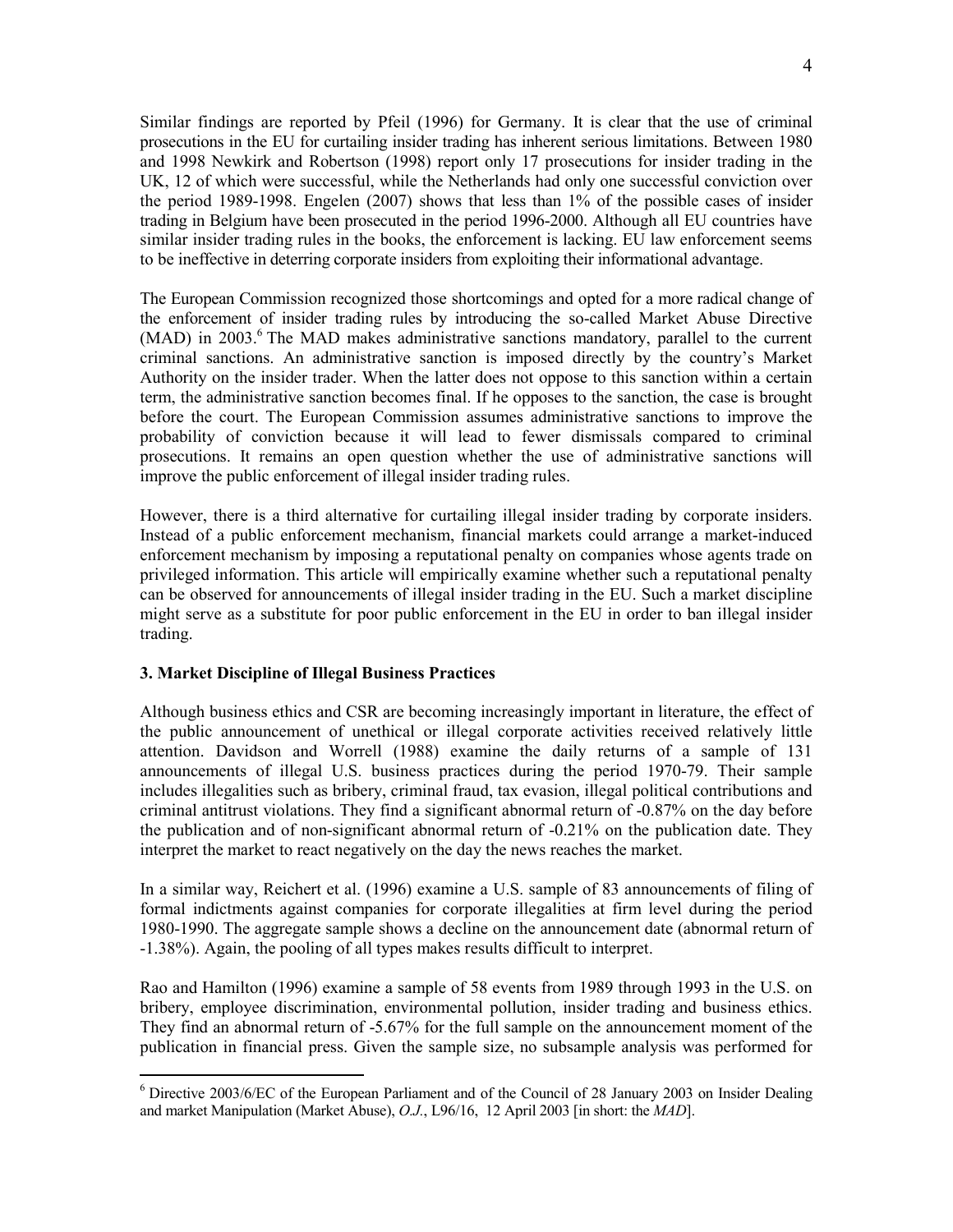each type of corporate misconduct. Between 1988 and 1992, Gunthorpe (1997) examines 69 U.S. cases of formal investigations into fraud, bribery, price fixing, breach of contract and alike. Again, the full sample shows a negative abnormal return of -1.33% on the announcement date.

However, pooling all types of corporate maleficence in one sample makes the results difficult to interpret. Markets might react differently to different types of corporate misconduct. For instance, financial markets might react negatively to tax fraud, but positively to bribery. Accounting fraud could be considered as bad business practice (decrease of cash flows), while bribery might be considered as good business practice to obtain important business contracts in certain countries (increase of cash flows). Moreover, financial markets might react more strongly to certain types of corporate misconduct than to others. Any aggregation across all types of maleficence could make the results difficult to interpret since the price impacts of different illegal categories might offset each other, and thus, a smaller overall abnormal return is observed.

While the above studies used an aggregate sample of a diverse range of corporate misconduct, the scope of Karpoff and Lott (1993) is more focused by examining different types of fraud. Over the period 1981-1987 they examine 132 U.S. cases of frauds of customers, suppliers, employees, government and investors and find that public announcements of corporate fraud in press lead to an average decline of 1.34% of the stock price. On a subsample of 15 companies they collected information on the level of the legal penalties. Since the stock market loss is in no relation to the expected penalties, they interpret the stock price decline as a reputational penalty imposed by the financial market. Karpoff, Lott and Wehrly (2005) examine U.S. environmental violations over the period 1980-2000 and find that the stock price decline only reflects legal penalties and cleanup costs and no reputational penalty.

In summary, past studies are U.S. focused and, with the exception of the two latter, aggregate all types of corporate misconduct in only one sample, making results difficult to interpret. The current study adds to the existing literature by focusing on just one type of corporate maleficence allowing us to measure the impact more clearly and interpret the results more easily. While Karpoff and Lott (1993) and Karpoff, Lott and Wehrly (2005) focused on corporate misconduct at the firm level, the current article focuses on misconduct at the individual level. Since there is no anticipation of expected legal penalties at the firm level, any stock price reaction should reflect reputational penalties only. Next, it examines the impact of the announcement of corporate misconduct in Europe by a cross-country study of six EU markets and complements the existing literature which is U.S. biased. It will offer additional insight whether shareholders in different countries (U.S. versus EU) react differently to corporate misconduct. Finally, it will examine whether market-induced penalties by the financial market can substitute weak public law enforcement.

## 4. Data and Methodology

This section first presents the data collection approach and describes the final sample. Next, it discusses the event study methodology to calculate the abnormal return(s) around the news announcements of illegal insider trading.

# 4.1. Data Collection and Data Description

Data was collected on news announcements of illegal insider trading practices reported in press in six European countries for the period 1995 until 2005. These countries include the U.K., Germany, France, Belgium, the Netherlands, and Luxembourg. The sample is constructed by searching in electronic full-text newspaper databases for each country and by reading through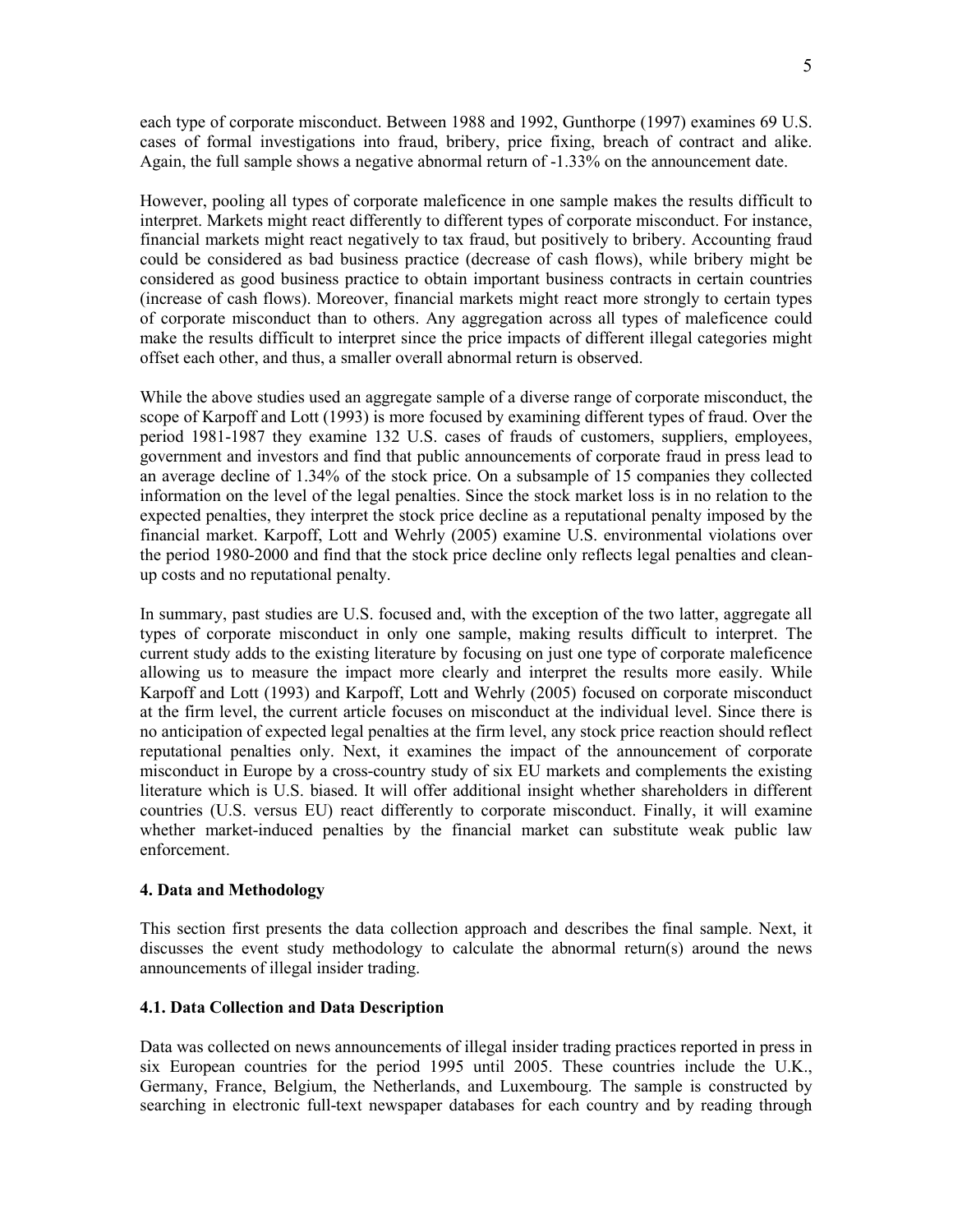press articles in English, French, German or Dutch language. Relevant announcements include articles on illegal insider trading allegations, news items on formal police or judicial investigations into illegal insider trading practices, and press coverage of court cases and convictions for insider trading. To be included in the sample the firm must be listed on the country's stock exchange and the defendant must be the firm's CEO, a management or a board member.

Information regarding illegal insider trading was identified using the keywords 'insider trading' and 'insider dealing' for the U.K., 'délit d'initié' and 'opérations d'initié(s)' for France, Belgium and Luxembourg, 'Insiderhandel' and 'Insidergeschäft' for Germany, and 'handel met voorkennis', 'misbruik van voorkennis' and 'misbruik van voorwetenschap' for Belgium and the Netherlands. We searched the following newspapers: Financial Times for the U.K., NRC Handelsblad, Het Financieele Dadblad and De Volkskrant for the Netherlands, De Tijd and De Standaard for Belgium, L'Echo for Belgium and Luxembourg, Börsen Zeitung, Handelsblatt, Frankfurter Zeitung and Die Welt for Germany, and Le Monde, Le Figaro, Libération, Le Journal des Finances and Boursier.com for France.

We collected 116 cases of illegal insider trading practices for the six European countries between 1995 and 2005. Some events needed to be eliminated because of missing data (2 events), overlapping estimation and/or event windows making the benchmark normal return estimations and test statistics unreliable (6 events), and potential confounding effects (7 events). The latter refers to other major corporate announcements which coincide with the news about illegal insider trading in the event window, such as e.g. a restructuring announcement or an announcement about other illegal practices such as tax or accounting fraud. Including those events in the sample might distort the results. These criteria resulted in a final sample of 101 events. Stock prices data was collected from *Thomson Datastream*.

## <Insert Table 1 here>

The sample consists of twenty allegations of illegal insider trading (press rumors), fifty eight news paper articles reporting on formal police or judicial investigations into an illegal insider trading case and twenty three articles covering a court case or a conviction for committing illegal insider trading (see panel A of Table 1). The news announcements are rather equally spread over time, with a bit more cases after 2000 (see panel B of Table 1). Geographically, the news announcements of this form of corporate maleficence are allocated for 32% in Germany, 19% in the U.K., 18% in France and 32% in the Benelux countries (see panel C of Table 1). The sample covers 83 first time news announcements, 11 second time announcements and 7 three or more time announcements (panel D of Table 1).

## 4.2. Measuring Abnormal Returns

To evaluate whether financial markets discipline the corporate maleficent behavior of corporate insiders, an event-time study is used. An event study examines if the average abnormal return on the event day (announcement of illegal insider trading in press) is equal to zero (null hypothesis) versus an alternative hypothesis of a non-zero abnormal return:

$$
\begin{cases}\nH_0: AAR_E = 0 \\
H_1: AAR_E \neq 0\n\end{cases}
$$
\n[1]

The average abnormal return  $(AAR_E)$  on the event day is the aggregation of the individual stock abnormal returns aligned in event time: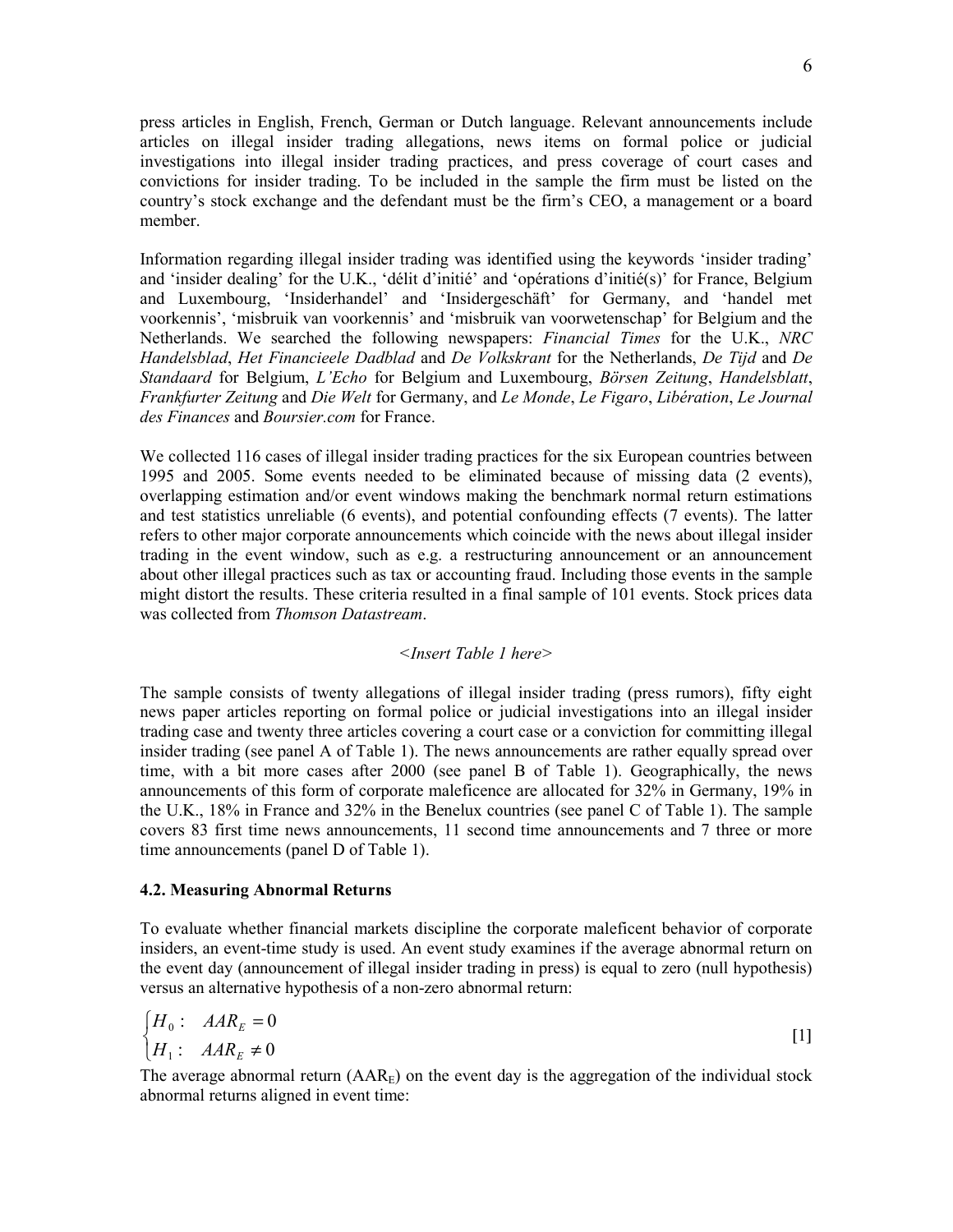$$
AAR_E = \frac{1}{N} \sum_{i=1}^{N} AR_{i,E}
$$

On the event day and on two trading days before and after the announcement, resulting in a 5-day event window, abnormal returns are being calculated to examine returns behavior around the announcement of illegal insider trading. Individual stock abnormal returns  $(AR_{i,t})$  are measured as the difference between the realized or actual return on the event day  $(R_i, t)$  and the expected return  $E[R_{i,t}]$ , which is the benchmark normal return in the absence of the event:

$$
AR_{i,t} = R_{i,t} - E\left[R_{i,t}\right]
$$
\n<sup>(3)</sup>

This study uses the market-adjusted model and the market model to estimate the expected return of the stocks. The benchmark expected return for each individual stock depends on the model used:  $E[R_{i,t}] = R_{m,t}$ , for the market-adjusted model, and  $E[R_{i,t}] = \hat{a}_i + \hat{b}_i \cdot R_{m,t}$ , for the market model.<sup>7</sup>

The expected return of a stock in the market-adjusted model is the current market index return. The market-adjusted abnormal return is thus equal to:

$$
AR_{i,t} = R_{i,t} - R_{m,t} \tag{4}
$$

with  $R_{i, t}$  = the return of stock i in period t;  $R_{m, t}$  = the market index return in period t. This model uses no information from outside the event window to calculate abnormal returns during the event period.

Market model abnormal returns are calculated as:

$$
AR_{i,t} = R_{i,t} - (\hat{a}_i + \hat{b}_i \cdot R_{m,t})
$$
 [5]

where  $\gamma$ <sup>2</sup> denotes the OLS-estimates from the market model:

$$
R_{i,t} = a_i + b_i \cdot R_{m,t} + e_{i,t}
$$
 [6]

with  $R_{i, t}$  = the return of stock i in period t;  $R_{m, t}$  = the market index return in period t;  $a_i, b_i$  = intercept and slope coefficient of the market model (stock-i-specific and time-independent parameters);  $e_{i,t}$  = random disturbance term of the market model for stock i in period t. In order to calculate market model abnormal returns information from outside the event window is used. The parameters of the market model are estimated over a period from  $-140$  to  $-21$  trading days before the event day.

The significance of mean abnormal returns is first tested using the standard Brown and Warner (1985) test statistic assuming cross-sectional independence, which standardizes abnormal returns for each stock by its standard deviation calculated from the estimation period:

$$
t - test = \frac{\sum_{i=1}^{N} SAR_{i,E}}{\sqrt{N}} \sim t(N-1)
$$
\n[7]

with

N

$$
SAR_{i,E} = \frac{AR_{i,E}}{\hat{s}_i} \tag{8}
$$

<sup>&</sup>lt;sup>7</sup> Prior research shows that significant empirical results are largely independent from the used benchmark models (Engelen and Kabir, 2006). Therefore no effort is made to include additional benchmark models.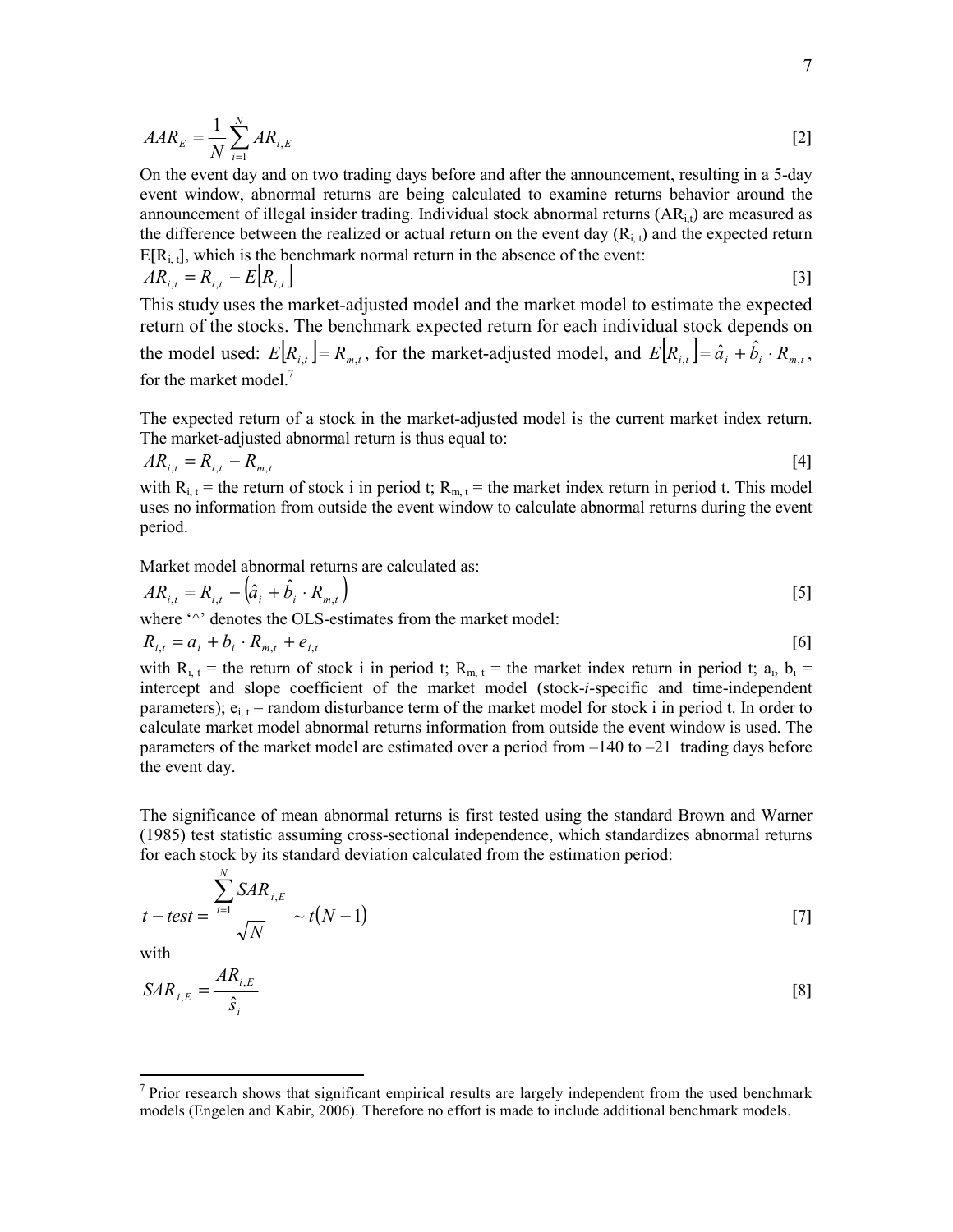The main disadvantage of parametric tests is that they are based on assumptions about the probability distribution of returns. Non-parametric tests do not depend on the assumption of normality. Therefore we also test for significance using the sign test:

$$
Z = \frac{(p - 0.50)}{\sqrt{\frac{p(1 - p)}{N}}}
$$
 [9]

with  $p$  the proportion of positive abnormal returns in the sample and  $N$  the sample size.

## 5. Empirical Results

The abnormal return analysis presented in Table 2 shows that the market model abnormal return on the day of the newspaper announcement of the illegal insider trading practice amounts to -1.53 percent (significant at the 0.1% level). In the two trading days up to the announcement, abnormal returns are also negative, although insignificant at the conventional levels. The abnormal returns remain negative after the news announcement, with the abnormal return on day  $+2$  to be significant at the 5% level (although only a small -0.14%).

Using market-adjusted returns as the benchmark model, the analysis confirms those results. A highly negative abnormal return (-1.68%) on day 0, negative abnormal returns over the full event window  $[-2, +2]$ , with a significant abnormal return on day  $+2$ . Besides the traditional t-test, we perform the non-parametric sign test, which confirms the results for both the market-adjusted and the market model abnormal return models (significant at the  $5\%$  level on day 0 and day  $+2$ ). Although it is difficult to compare abnormal returns across countries, across time and across different types of misconduct, Gunthorpe (1997) reports a return of -1.33% on the announcement date, Reichert et al. (1996) -1.38% and Karpoff and Lott (1993) -2.09%.

### <Insert Table 2 here>

A few firms in the sample have more than one announcement, for instance first an article about insider trading rumors, next an article about a formal investigation into those rumors and finally a news story about the court phase. To further check for robustness, we excluded all multiple announcements from the sample and recalculated the abnormal returns in Table 3. This sample includes 83 first announcements and shows a market model abnormal return of -1.94% on the announcement day and a market-adjusted return of -2.15%. The analysis shows that the results are not influenced by including multiple announcements in the sample.

## <Insert Table 3 here>

Overall, the empirical results show that financial markets discipline firms for the corporate maleficent behavior of their managers by driving down stock prices when the illegal insider trading is revealed to the public through a press article. The highly significant abnormal return on the announcement date demonstrates that corporate misconduct of managers is costly for firms.

Table 4 furthermore examines the cumulative abnormal returns (CAARs) for different event windows. The CAAR analysis confirms the individual abnormal return analysis. Between day -1 and day  $+1$  the cumulative abnormal return amounts to  $-2.39\%$  (market model) and  $-2.52\%$ (market-adjusted), both highly significant at the 0.1% level. This CAAR is of similar magnitude as Reichert et al. (1996) who report a cumulative abnormal return of -3.10% for a sample of 83 diverse illegal business practices. The CAAR over the event window [-2,+2] is also significant,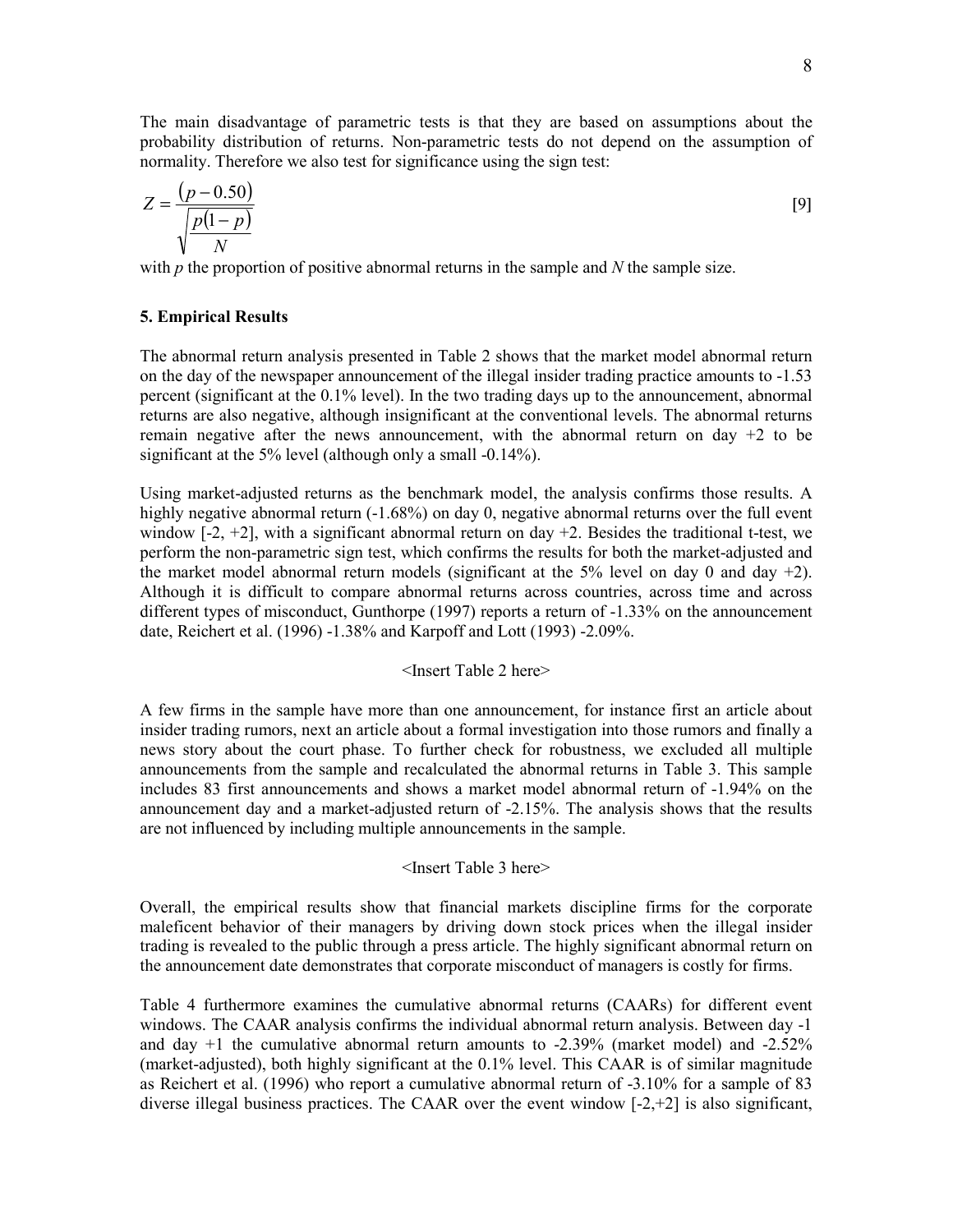although at a lower level. Outside the latter event window, the CAARs are not significantly different from zero. Neither over the event window  $[-5,-1]$ , neither over  $[+]$ ,  $+5]$ , neither over  $[-5, -1]$ 5,+5] the CAAR is statistically significant. The cumulative abnormal return analysis around the announcement date reinforces the conclusion that financial markets discipline illegal insider trading by managers.

## <Insert Table 4 here>

Next, we examine whether the price reaction on the stock exchange varies depending on the announcement type or phase. We examine whether any difference exits between allegation announcements, press reports on formal investigations and press articles on court cases and convictions. Table 5 differentiates the abnormal return calculations between those three categories. The heaviest price reaction is found for news announcements on formal police or judicial investigations. The market model abnormal return for investigation announcements is equal to -3.49% (significant at the 0.1% level). The abnormal return for allegation announcements amounts to -2.19% (market model; significant at 1% level). News on court cases of illegal insider trading is not significantly different from zero. These results are similar to Karpoff, Lott and Wehrly (2005) who report significant heavy price reactions for allegations and investigations, but insignificant price reactions for the outcome and settlement of environmental violation cases. They suggest it not to be unlikely that this information reached the market through different channels earlier, even when an article on an illegal insider trading case is the first press appearance. The cumulative abnormal return analysis presented in Table 6 confirms this image for the three categories.

# <Insert Table 5 here>

## <Insert Table 6 here>

## 6. Discussion of the results

The market-induced penalties companies bear for the misconduct of their managers by committing illegal insider trading are a unique case for measuring reputational penalties. In an efficient stock market, any stock price decline reflects the expected legal and reputational penalties the firm will incur. Legal penalties include fines, damage payments and compliance costs, while reputational penalties might include lower company's profits due to lost socially conscious customers (lower purchases, consumer boycotts) (Posnikoff, 1997), suppliers (higher cost price) or labor force (job satisfaction, absenteeism, job performance, job turnover) (Viswesvaran et al., 1998; Vitell and Davis, 1990). Fombrun (1996) and Roberts and Dowling (2002) stress the key impact of reputation on corporate social performance. Orlitzky et al. (2003) show that reputation is the most important mediator between social performance and financial performance of companies. A negative relation between corporate misconduct and financial performance, as measured by share price depreciation, would imply that bad corporate social performance, in this case illegal insider trading, is clearly punished by the market. Since reputation is one of the main levers through which companies can benefit financially from better corporate social behavior, the market-induced reputational penalty for illegal insider trading is therefore important.

Karpoff and Lott (1993) argue the case that reputational penalties and legal penalties can be substitutes to deter illegal behavior. This is consistent with the theory of the economics of crime that argues that the expected penalty for a crime should be equal to the crime's social cost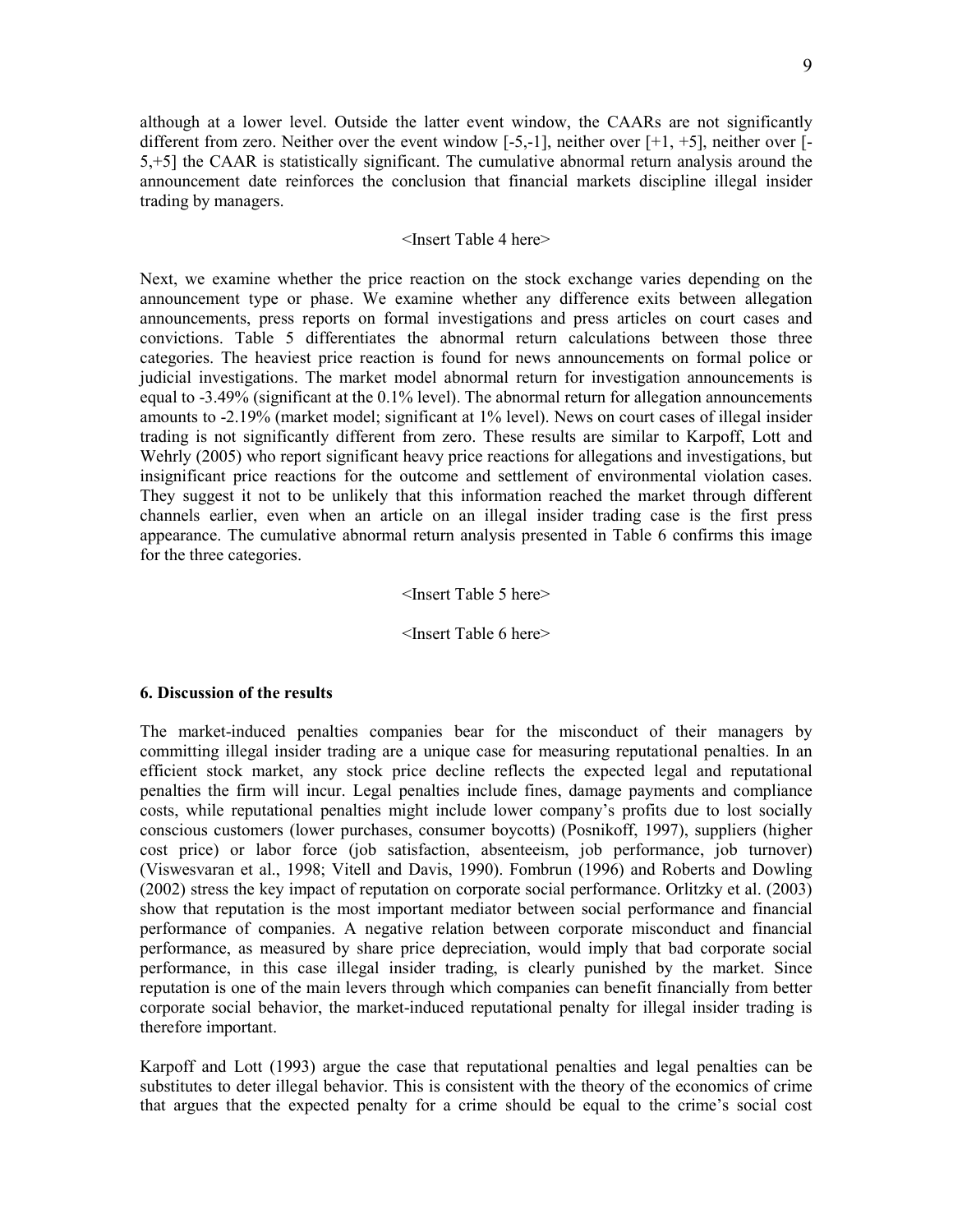(Becker, 1968). As the expected penalties consist of legal penalties and reputational penalties, low legal penalties can be compensated by a reputational penalty. The magnitude of the legal penalty depends on the severity of punishment and the probability of punishment. Since the probability for a conviction of illegal insider trading in the EU is very low (see section 2), the level of the expected legal penalty is very low. In such a poor public enforcement environment, financial market discipline might serve as a substitute by imposing a market-induced reputational penalty.

The empirical difficulty is to distinguish the level of the legal penalty and the level of the reputational penalty, since the stock price decline on the announcement date of the illegal practice reflects both. Assumptions need to be made to assign part of the stock price decline to the effect of the legal penalty and part to the effect of the reputational penalty. Karpoff, Lott and Wehrly (2005) assume that the imposed legal penalty is an unbiased estimate of the size of the expected legal penalty at the announcement moment in press. If the lost market value on this date exceeds the value of the legal penalty, they attribute the difference to the reputational penalty.

Illegal insider trading offers a unique opportunity to measure the reputational effect. Any legal penalty is attributed to the individual level, being the manager which is caught for illegal insider trading. Legal penalties are normally not imposed at the company level. The stock price therefore does not anticipate any legal penalty paid by the company and, by definition, any stock price reaction should reflect lost reputation only. The above empirical study shows that financial markets impose a reputational penalty of about one and a half percent on companies whose managers engage in illegal insider trading. While the expected public penalties for illegal insider trading are low in the EU, this private penalty is a serious cost for companies. The reputational penalty might induce them to curtail illegal insider trading by their managers. This private penalty might therefore serve as a substitute for poor public law enforcement of illegal insider trading. This is an important finding since a recent global survey of more than 5,500 companies about their experience with economic crimes showed that only 28% of the managers had trust in law enforcement agencies and only 30% of the detected perpetrators were actually sentenced (Bussmann and Werle, 2006). Moreover, in most of the cases companies themselves detected the perpetrators, while only in 4% of the cases they were detected by law enforcement agencies. The study showed a clear preference to settle cases internally in case the company was victimized through economic crime by their managers.

If companies bear a reputational penalty for corporate misconduct by their managers, shareholders could shift the private penalty to the managers by an adequately designed employment contract (Fama, 1980). Such ex-post settling up can be a lower compensation or the loss of part of the compensation package upon the discovery of illegal insider trading. In this scenario managers are penalized by proxy. Financial markets first penalize the company, which in turn shifts the penalty to the managers. In a similar way, Gerety and Lehn (1997) find a decline in the number of board functions for managers engaged in accounting fraud and attribute this to a reduction in reputation on the managerial labor market.

An alternative explanation why shareholders impose a reputational penalty on companies whose managers engage in illegal insider trading is the general decline of the ethical corporate culture. The illegal insider trading practice signals the lower level of ethical climate in a company and causes the stock price decline. This is in line with the business ethics literature which assumes that senior management and board members determine the overall ethical culture of a company (Chen et al., 1997, Sims, 1992 and Stead et al., 1990). Top management is a role model for lower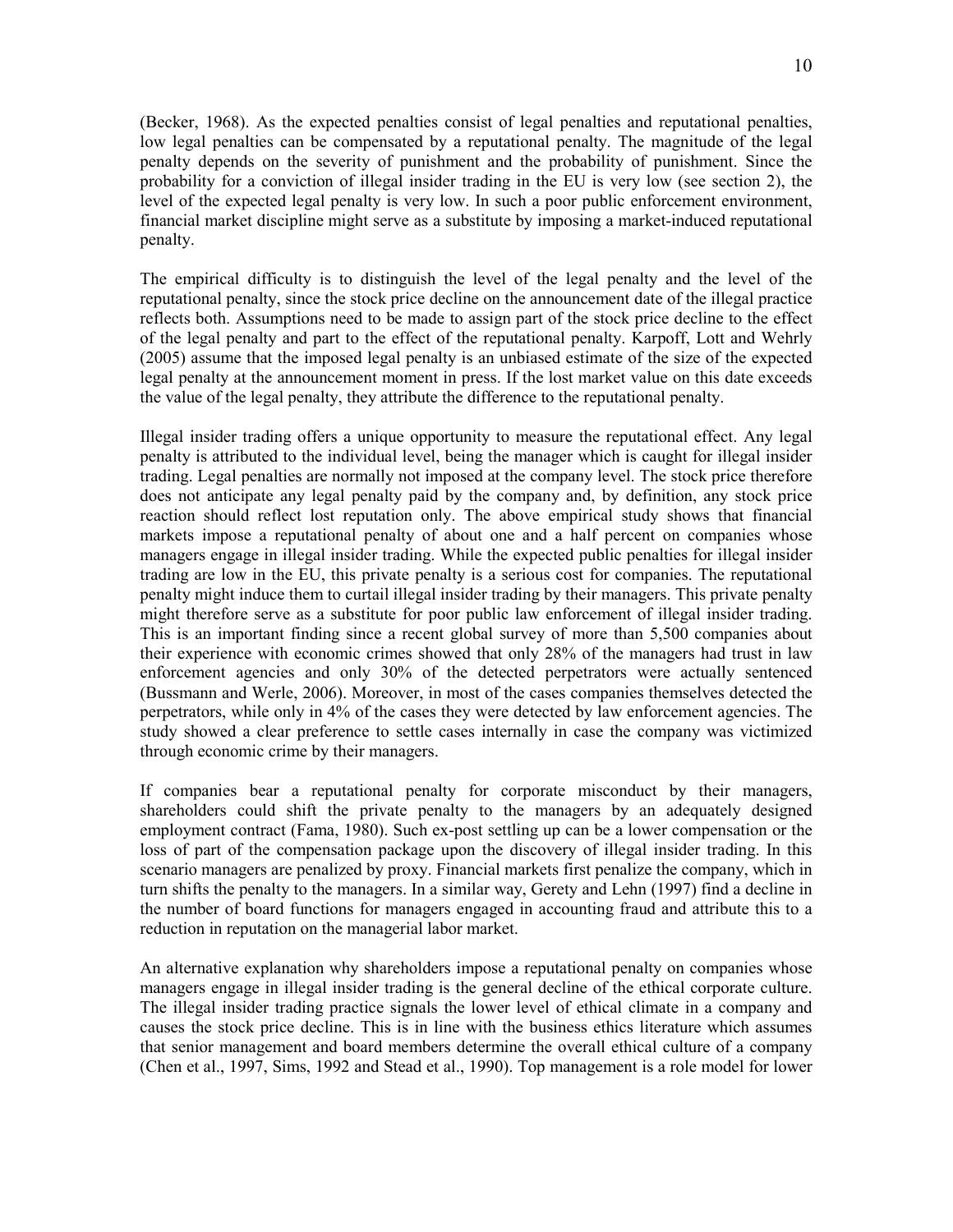level employees in the company (Schein, 1985).<sup>8</sup> Analyzing the bond trading scandal at Salomon Brother Sims and Brinkman (2002, p.330-2) argue that 'the development of an ethical corporate culture depends on the tone set at the top' and 'leadership can contribute to a corporate culture that encourages unethical practices'. Especially, since corporate ethical values are positively related to organizational commitment and person-organization fit (Valentine et al., 2002) and to higher job satisfaction and lower job turnover intention (Valentine et al., 2006).

By observing top management's behavior, other employees determine what is appropriate corporate behavior and what is valued in the company (Hegarty and Sims, 1978, Zey-Ferrell et al., 1982, Wimbush and Shepard, 1994, Kaptein and Van Dalen, 2000). Organizational culture is thus an important aspect of institutionalizing ethical principles within organizations (Sims, 1991).<sup>9</sup> Credibility by consistency between word and deed is crucial to build a positive reputation (Worden, 2003). Top management not only has to communicate clearly about the importance of high ethical standards, their actions should be consistent with their words. If top management does not lead by personal example, this is detrimental for the whole ethical climate in a company (Sims, 1992). Top management engaging in illegal insider trading signals to the rest of the company that legal or ethical behavior is not important. This, in turn, might result in unethical or illegal corporate behavior of other employees throughout the whole company, because once ethical boundaries are breached, the company gets on a slippery slope. It makes it easier for thresholds of more severe unethical behavior to become lower. Sims and Brinkman (2003, p.253) argue that "bad top management morality can be a sufficient condition for creating a selfdestructive ethical climate and that a well-defined CSR and business ethics toolbox can neither stop nor compensate for such processes." If investors value high ethical standards in a company, then they might penalize those companies for the lost reputation of ethical culture by driving down stock prices. If news on managers involved in illegal insider trading cases is perceived as a reflection of breaking an ethical boundary, then this might explain the above observed stock price deprecation over the event window.

## 7. Conclusions

 $\overline{a}$ 

This article examines whether shareholders punish companies for illegal insider trading by their managers. It examines the news announcements of illegal insider trading practices reported in press in six European countries (U.K., Germany, France, the Netherlands, Belgium and Luxembourg) for the period 1995 until 2005. The study analyzes any abnormal return behavior around the announcement date of the corporate maleficence and measures the magnitude of any disciplinary role for this type of corporate misconduct.

<sup>&</sup>lt;sup>8</sup> Next to role modeling, Schein (1985) distinguishes four other mechnanisms to develop an organization's culture, such as attention, reaction to crises, the allocation of rewards and selection and dismissal policy.

<sup>&</sup>lt;sup>9</sup> Other ways include the use of codes of ethics, the implementation of ethics training programs, the use of monitoring committees or ethics officers. Sims and Brinkman (2003, p.243) argue that "business ethics is a question of organizational 'deep' culture rather than of cultural artifacts like ethics codes, ethics officers and the like." They illustrate this by a case-study of Enron, which had all business ethics tools in place, but had the wrong ethical culture. The mere existence of a code of ethics does not seem to contribute to the ethical climate, but it might serve as an additional role for managers depending on its perceived usefulness (Wotruba et al., 2001). Examining cases of Enron, WorldCom, HealthSouth, CPA firms and the impact of Sarbanes-Oxley, Rockness and Rockness (2005) find that ethical behavior is very difficult to regulate and that a strong ethical culture is more important than codes of conduct. For a further analysis of codes of ethics, see e.g. Cassell et al. (1997), Cleek and Leonard (1998) and Graafland (2004).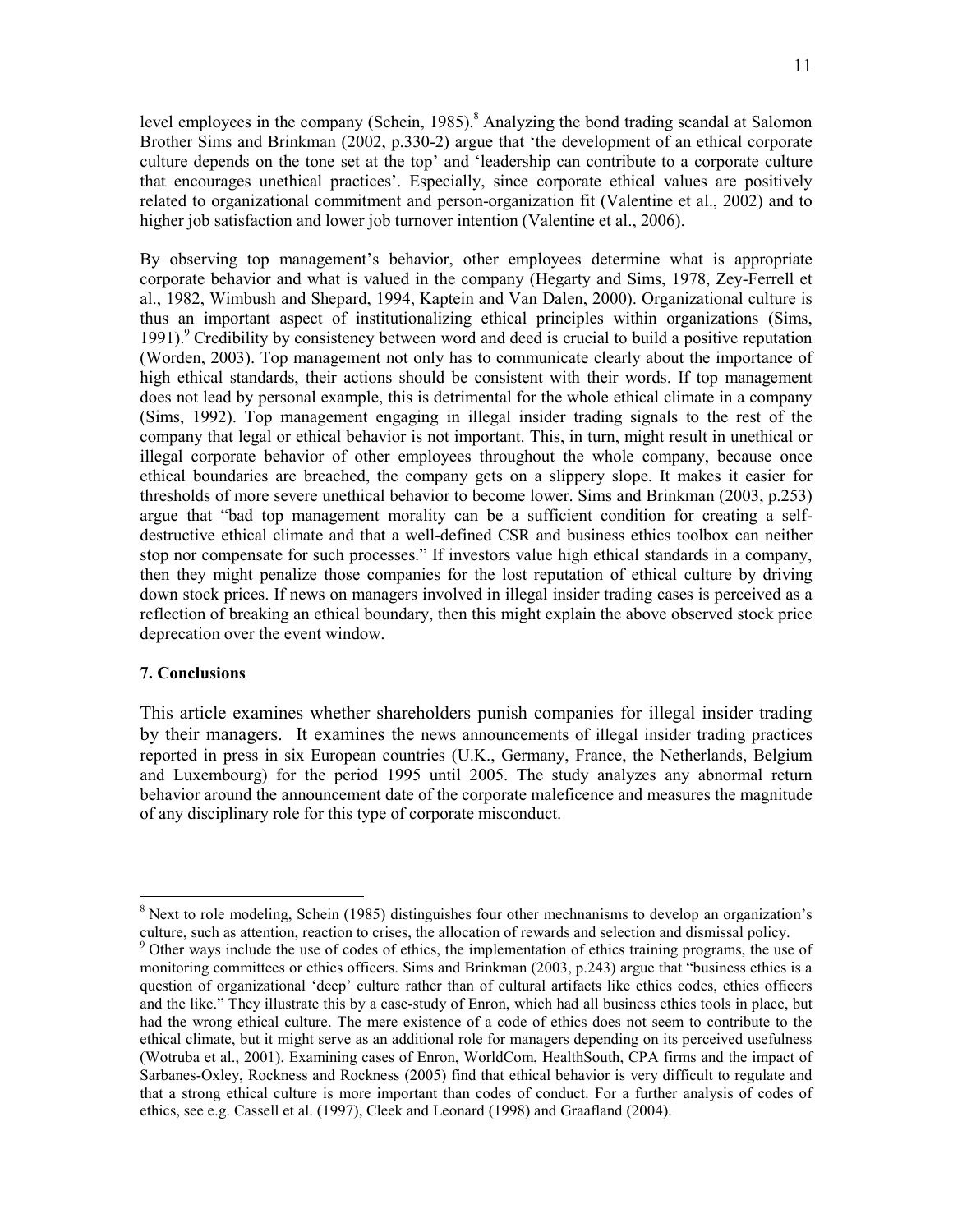By focusing on just one type of corporate maleficence this study avoids aggregation problems over different types of corporate misconduct which characterized many earlier studies. It thus allows to measure the reputational impact more clearly and interpret the results more easily. Moreover, this is the first cross-country study of six European markets and therefore complements the existing literature which is U.S. biased. Finally, this study examines whether a company can be disciplined by the market for misconduct at the individual level. It shows that companies are penalized in financial markets for the illegal insider trading practices of their managers or board members.

We observe a direct and negative financial impact on stock prices on the day of the newspaper announcement of the illegal insider trading practice of a -1.53 percent abnormal return. Overall, the empirical results show that financial markets discipline firms for the corporate maleficent behavior of their managers by driving down stock prices when the illegal insider trading is revealed to the public through a press article. The highly significant abnormal return on the announcement date demonstrates that corporate misconduct of managers is costly for firms.

This empirical study is the mirror image of the CSR literature which claims a positive link between corporate social and financial performance. The results of this study confirm this finding. Bad corporate social performance, in this case illegal insider trading, is clearly punished by the market. A negative relation between corporate misconduct and financial performance, as measured by the share price depreciation, is observed. Since reputation is one of the main levers through which companies can benefit financially from better corporate behavior, the marketinduced reputational penalty for illegal insider trading is severe.

The reputational penalty companies bear for the illegal insider trading of their managers can be interpreted in two ways. First, the reputational penalty can be seen as a private penalty imposed by the financial market as a substitute for weak public law enforcement of insider trading regulations in Europe. Second, shareholders might impose a reputational penalty on companies whose managers engage in illegal insider trading because this is the breach of a critical ethical boundary which reflects the general decline of the company's ethical corporate culture. If investors value high ethical standards in a company, then they might penalize those companies for the lost reputation of ethical culture.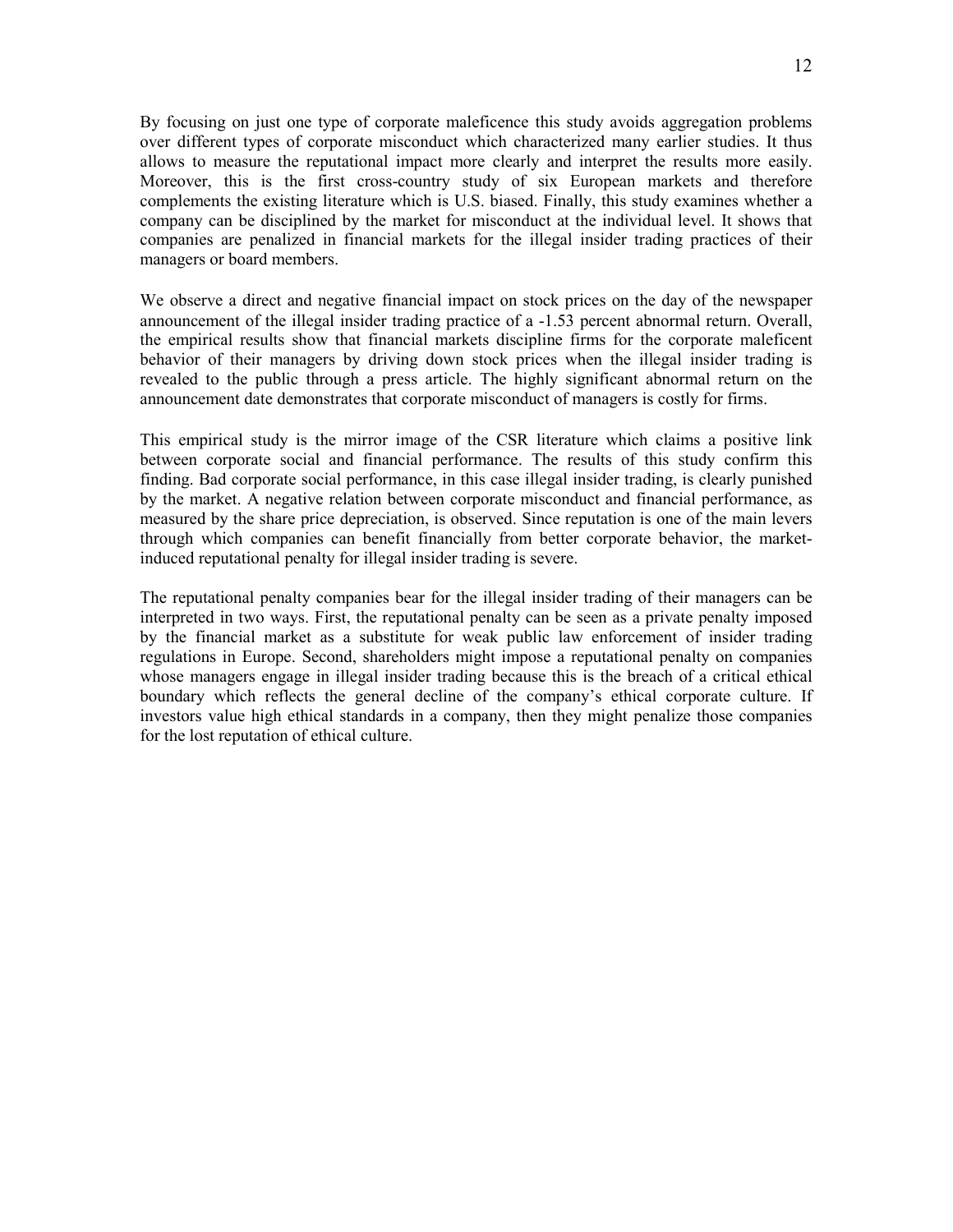#### References

#### Aktas et al. (2008)

Becker, G. (1968), "Crime and Punishment: An Economic Approach", Journal of Political Economy, 76(2), 169-217.

Bhattacharya, U. and H. Daouk (2002), "The world price of insider trading", Journal of Finance, vol.57, 75-108.

Brown, S. and J. Warner (1985), "Using daily stock returns. The case of event studies", *Journal* of Financial Economics, vol.14, 3-31.

Bussmann, K.D. and M.M. Werle (2006), "Addressing Crime in Companies", British Journal of Criminology, vol. 46, 1128-1144.

Carlton, D.W. and D.R. Fischel (1983), "The Regulation of Insider Trading", Stanford Law Review, vol.35, 857-895.

Cassell, C., P. Johnson and K. Smith (1997), "Opening the Black Box: Corporate Codes of Ethics in Their Organizational Context", Journal of Business Ethics, vol.16, 1077-1093.

Chen, A., R. Sawyers and P. Williams (1997), "Reinforcing Ethical Decision Making Through Corporate Culture", Journal of Business Ethics, vol.16, 855-865.

Cleek, M. and S. Leonard (1998), "Can Corporate Codes of Ethics Influence Behavior?", Journal of Business Ethics, vol.17, 619-630.

Cornell, B. and E. Sirri (1992), "The reaction of investors and stock prices to insider trading", Journal of Finance, vol.47, 1031-1059.

Davidson, W.N. and D.L. Worrell (1988). "The Impact of Announcements of Corporate Illegalities on Shareholder Returns", Academy of Management Journal, vol.31, no.1, 195-200.

Engelen, P.J. (2005), Remedies to Informational Asymmetries in Stock Markets, Intersentia Law Publishers, Antwerpen-Oxford, 217 p.

Engelen, P.J. (2006), "Difficulties in the Criminal Prosecution of Insider Trading – A Clinical Study of the Bekaert Case", European Journal of Law & Economics, vol.22, no.2, 121-141.

Engelen, P.J. (2007), "Structural Problems in the Design of Market Abuse Regulations in the EU", Journal of Interdisciplinary Economics, vol.19, 57-82.

Engelen, P.J. and R. Kabir (2006), "Empirical Evidence on the Role of Trading Suspensions in Disseminating New Information to the Capital Market", Journal of Business, Finance and Accounting, vol.33, 1142-1167.

Engelen, P.J. and L. Van Liedekerke (2007), "The Ethics of Insider Trading Revisited", Journal of Business Ethics, vol.74, no.4, 497-507.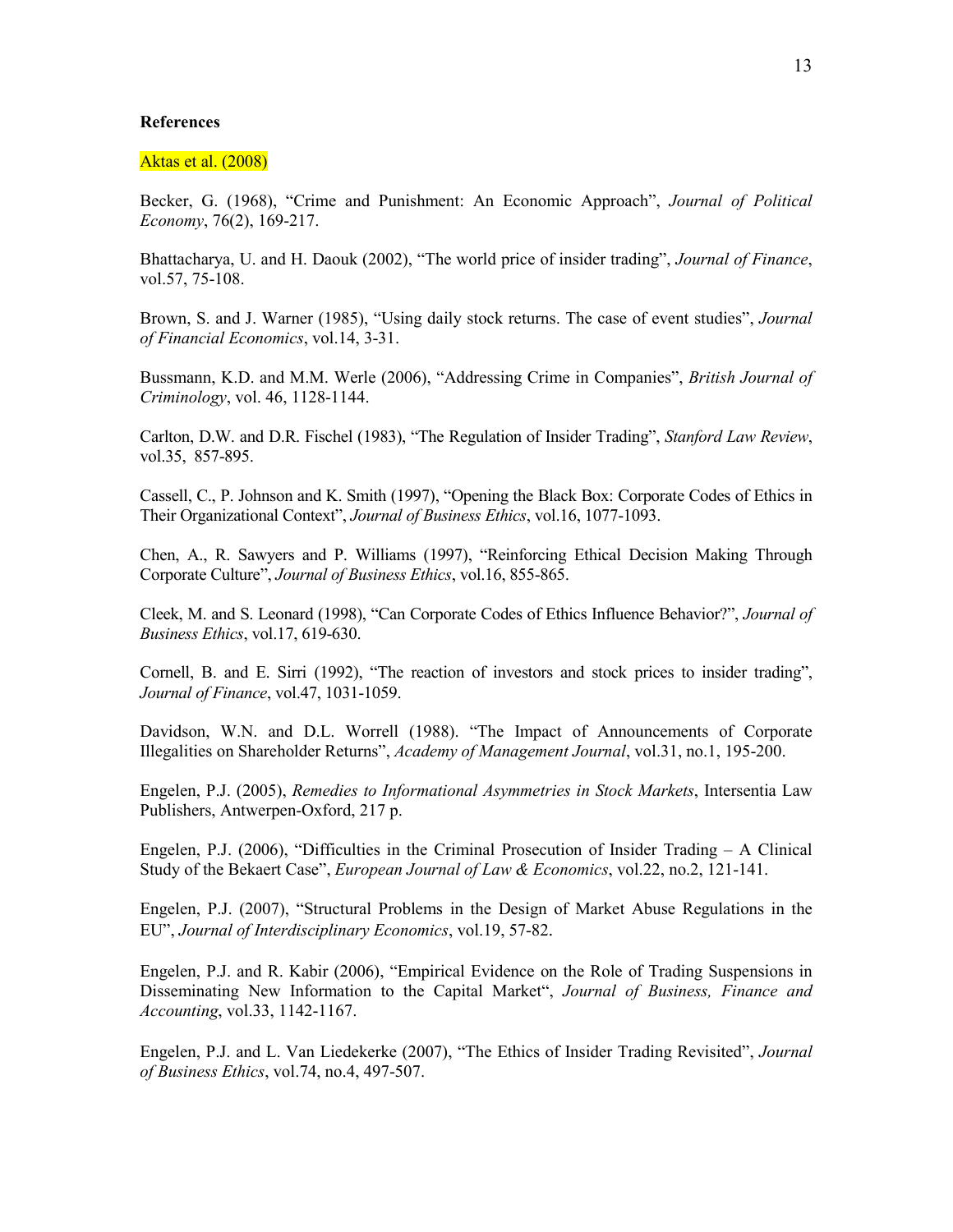Fombrun, C. (1996), Reputation: Realizing Value from the Corporate Image, Boston, MA, Harvard Business School Press.

Givoly, D. and D.Palmon (1985), "Insider Trading and the Exploitation of Inside Information: Some Empirical Evidence", Journal of Business, 69-87.

Graafland, J. (2004), "Collusion, Reputation Damage and Interest in Codes of Conduct: The Case of a Dutch Construction Company", Business Ethics: A European Review, vol.13, 127-142.

Gunthorpe, D.L. (1997), "Business Ethics: A Quantitative Analysis of the Impact of Unethical Behavior by Publicly Traded Corporations", *Journal of Business Ethics*, vol.16, 537-543.

Hegarty, W. and H. Sims (1978), "Some Determinants of Unethical Decision Behavior: An Experiment", Journal of Applied Behavior, vol.63, 451-457.

Hillier, D. and A. Marshall (2002), "Are Trading Bans Effective? Exchange Regulation And Corporate Insider Trading Transactions Around Earnings Announcements", Journal of Corporate Finance, vol.8, 393-410.

John, K. and L. Lang (1991), "Insider Trading around Dividend Announcements: Theory and Evidence", Journal of Finance, vol.46, 1361-1389.

Kaptein, M. and J. Van Dalen (2000), "The Empirical Assessment of Corporate Ethics: A Case Study", Journal of Business Ethics, vol.24, 95-114.

Karpoff, J. and D. Lee (1987), "Insider Trading around Announcement of Capital Structure Changes: Evidence on Information Signaling", Working Paper, University of Washington.

Karpoff, J. and D. Lee (1991), "Insider Trading Before New Issue Announcements", *Financial* Management, vol.20, no.1.

Karpoff, J.M. and J.R. Lott, jr. (1993), "The Reputational Penalty Firms Bear from Committing Criminal Fraud", Journal of Law and Economics, vol. 26, 757-802.

Karpoff, J.M., J.R. Lott , jr. and E.W. Wehrly (2005), "The Reputational Penalties for Environmental Violations: Empirical Evidence", Journal of Law and Economics, vol. 48, 653- 675.

Keown and Pinkerton (1981), "Merger Announcements and Insider Trading Activity: An Empirical Investigation", Journal of Finance, 855.

Lee, D., W. Mikkelson and M. Partch (1992), "Managers' Trading around Stock Repurchases", Journal of Finance, vol.47, 1947-1961.

Lin, J. and J. Howe (1990), "Insider trading in the OTC market", Journal of Finance, vol.45, 1273- 1284.

Linciano, N. (2003), "The Effectiveness of Insider Trading Regulation in Italy. Evidence from Stock-Price Run-Ups Around Announcements of Corporate Control Transactions", European Journal of Law and Economics, vol.16, 199-218.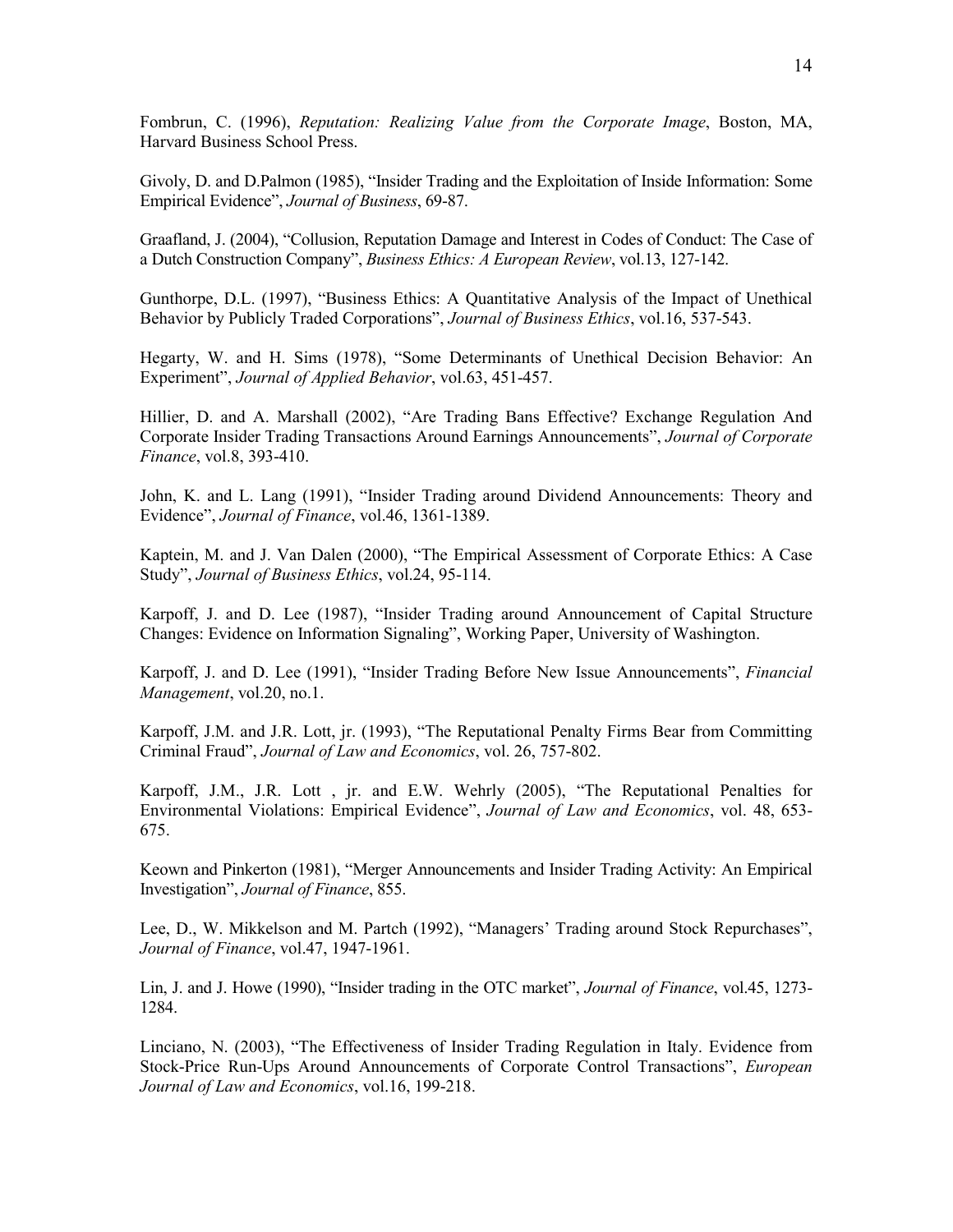McWilliams, A. and D. Siegel (2000), "Corporate Social Responsibility and Financial Performance: Correlation or Misspecification?", Strategic Management Journal, vol.21, no.5, 603-609.

McWilliams, A. and D. Siegel (2001), "Corporate Social Responsibility: A Theory of the Firm Perspective", Academy of Management Review, vol.26, no. 1, 117-127.

McWilliams, A. and D. Siegel (2006), "Corporate Social Responsibility: Strategic Implications", Journal of Management Studies, vol.43, no.1, 1-18.

Meulbroek, L. (1992), "An empirical analysis of illegal insider trading", *Journal of Finance*, 1661-1699.

Moore, J. (1990), "What is really unethical about insider trading?", *Journal of Business* Ethics, vol.9, 171-182.

Naylor, J.M. (1990), "The Use of Criminal Sanctions By UK And US Authorities For Insider Trading: How Can the Two Systems Learn From Each Other?", The Company Lawyer, vol.11, 53-61 (part 1) and 83-91 (part 2).

Newkirk, T. and M. Robertson (1998), "Insider Trading – A US Perspective", Speech at 16th International Symposium on Economic Crime, Jesus College, Cambridge, UK, 19 September 1998, online at www.sec.gov/news/speech/speecharchive/1998/spch221.htm, consulted on 30 June 2007.

Orlitzky, M., F.L. Schmidt and S.L. Rynes (2003), "Corporate Social and Financial Performance: A Meta-Analysis", Organization Studies, vol.24(3), 403-441.

Pava, M. and J, Krausz (1996), "The Association Between Corporate Social Responsibility and Financial Performance: The Paradox of Social Cost", Journal of Business Ethics, vol.15, 321- 357.

Pfeil, U. (1996), "Finanzplatz Deutschland: Germany Enacts Insider Trading Legislation", Am. U. J. Int'l L. & Pol'y, vol.11, 137-193.

Posnikoff, J. (1997), "Disinvestment from South Africa: They Did Well by Doing Good", Contemporary Economic Policy, vol.15, 76-86.

Rao, S.M. and J.B. Hamilton III (1996), "The Effect of Published Reports of Unethical Conduct on Stock Prices", Journal of Business Ethics, vol.15, 1321-1330.

Reichert, A.K., M. Lockett and R.P. Rao (1996), "The Impact of Illegal Business Practice on Shareholder Returns", The Financial Review, vol.31, no.1, 67-85.

Roberts, P. and G. Dowling (2002), "Corporate Reputation and Sustained Superior Financial Performance", Strategic Management Journal, vol.23, 1077-1093.

Rockness, H. and J. Rockness (2005), "Legislated Ethics: From Enron to Sarbanes-Oxley, the Impact on Corporate America", Journal of Business Ethics, vol.57, 31-54.

Schein, E. (1985), Organizational Culture and Leadership, Jossey-Bass, San Francisco.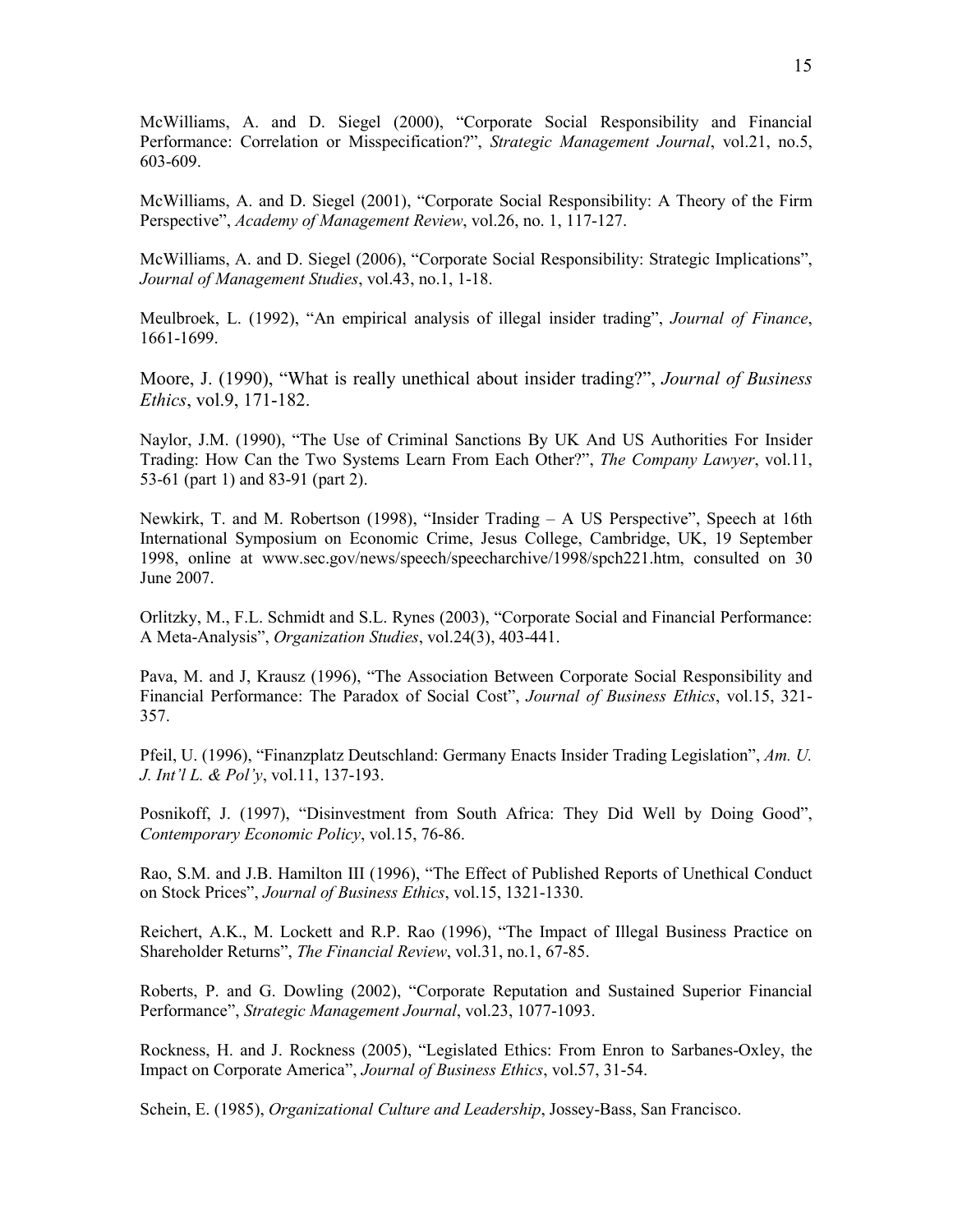Schwert, W. (1996), "Markup pricing in mergers and acquisitions", *Journal of Financial* Economics, vol.41, 153-192.

Seyhun, H.N. (1986), "Insiders' profits, costs of trading, and market efficiency", Journal of Financial Economics, 189-212.

Seyhun, F.N. (2000), *Investment intelligence from insider trading*, The MIT Press, Cambridge, Massachusetts, 402 p.

Sims, R. (1991), "The Institutionalization of Organizational Ethics", Journal of Business Ethics, vol.10, 493-506.

Sims, R. (1992), "The Challenge of Ethical Behavior in Organizations", Journal of Business Ethics, vol.11, 505-513.

Sims, R. and J. Brinkman (2002), "Leaders as Moral Role Models: The Case of John Gutfreund at Salomon Brother", Journal of Business Ethics, vol.35, 327-339.

Sims, R. and J. Brinkman (2003), "Enron Ethics (Or: Culture Matters More than Codes)", Journal of Business Ethics, vol.45, 243-256.

Sivakumar, K. and G. Waymire (1994), "Insider Trading Following Material News Events: Evidence from Earnings", Financial Management, Spring, 23-32.

Stead, W., D. Worrell, J. Stead (1990), "An Integrative Model For Understanding and Managing Ethical Behavior in Business Organizations", Journal of Business Ethics, vol. 9, 233-242.

Szockyj, E. and G. Geis (2002), "Insider Trading. Patterns and Analysis", Journal of Criminal Justice, vol.30, 273-286.

Valentine, S., L. Godkin and M. Lucero (2002), "Ethical Context, Organizational Commitment, and Person-Organization Fit", Journal of Business Ethics, vol.41, 349-360.

Valentine, S., M. Greller and S. Richtermeyer (2006), "Employee Job Response as a Function of Ethical Context and Perceived Organizational Support", Journal of Business Research, vol.59, 582-588.

Viswesvaran, C., S. Deshpande and J. Joseph (1998), "Job Satisfaction as a Function of Top Management Support for Ethical Behavior", Journal of Business Ethics, vol.17, 365-371.

Vitell, S. and D. Davis (1990), "The Relationship Between Ethics and Job Satisfaction", Journal of Business Ethics, vol.9, 489-494.

Werhane, P.H. (1989), "The ethics of insider trading", *Journal of Business Ethics*, vol.8, 841-845.

Wimbush, J. and J. Shepard (1994), "Towards an Understanding of Ethical Climate: Its Relationship to Ethical Behavior and Supervisory Influence", Journal of Business Ethics, vol.13, 637-647.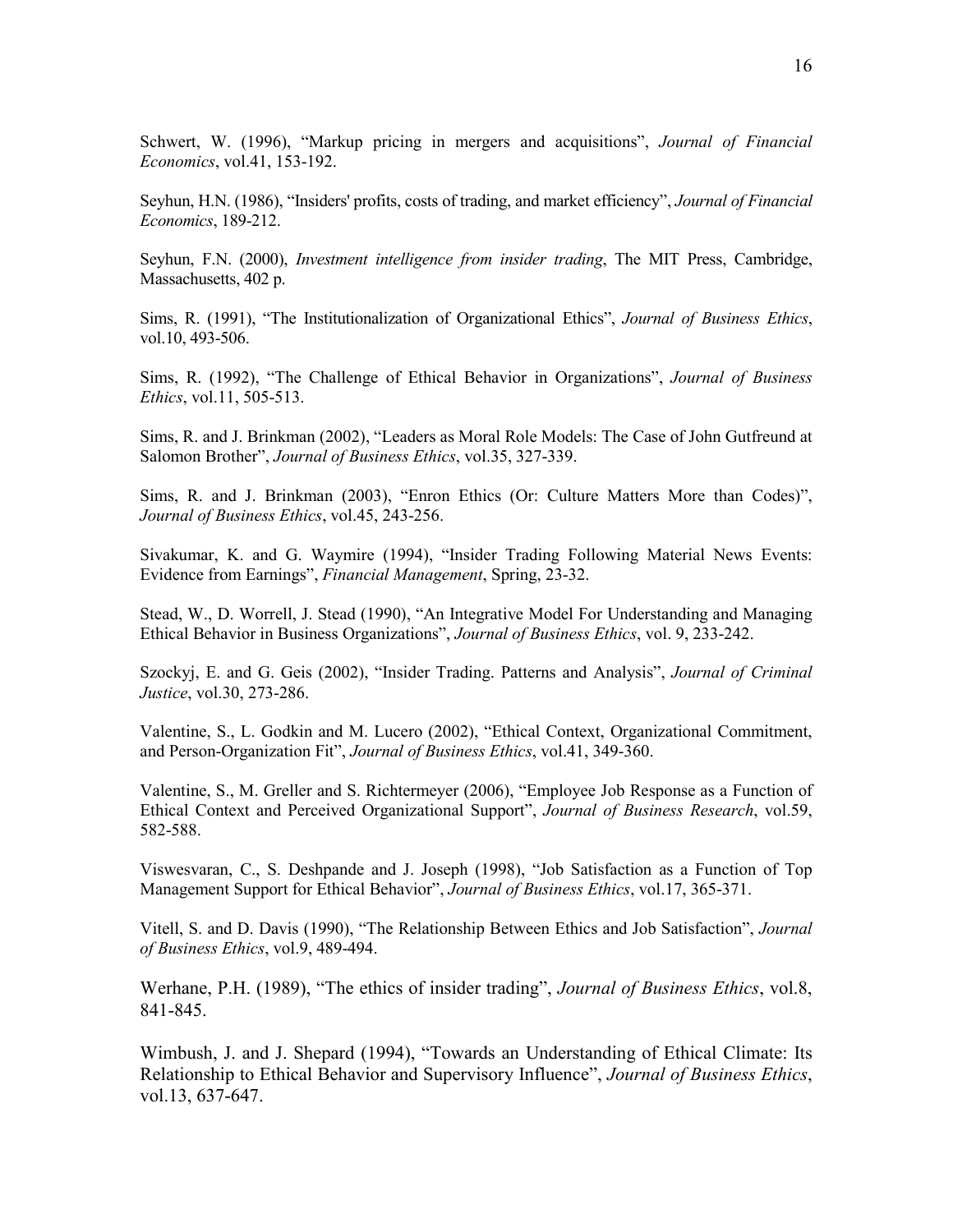Worden, S. (2003), "The Role of Integrity as a Mediator in Strategic Leadership: A Recipe for Reputational Capital", Journal of Business Ethics, vol.46, 31-44.

Wotruba, T., L. Chonko and T. Loe (2001), "The Impact of Ethics Coe Familiarity on Manager Behavior", Journal of Business Ethics, vol.33, 59-69.

Zey-Ferrell, M. and O. Ferrell (1982), "Role-set Configuration and Opportunity as Predictors of Unethical Behavior in Organizations", Human Relations, vol.35, 587-604.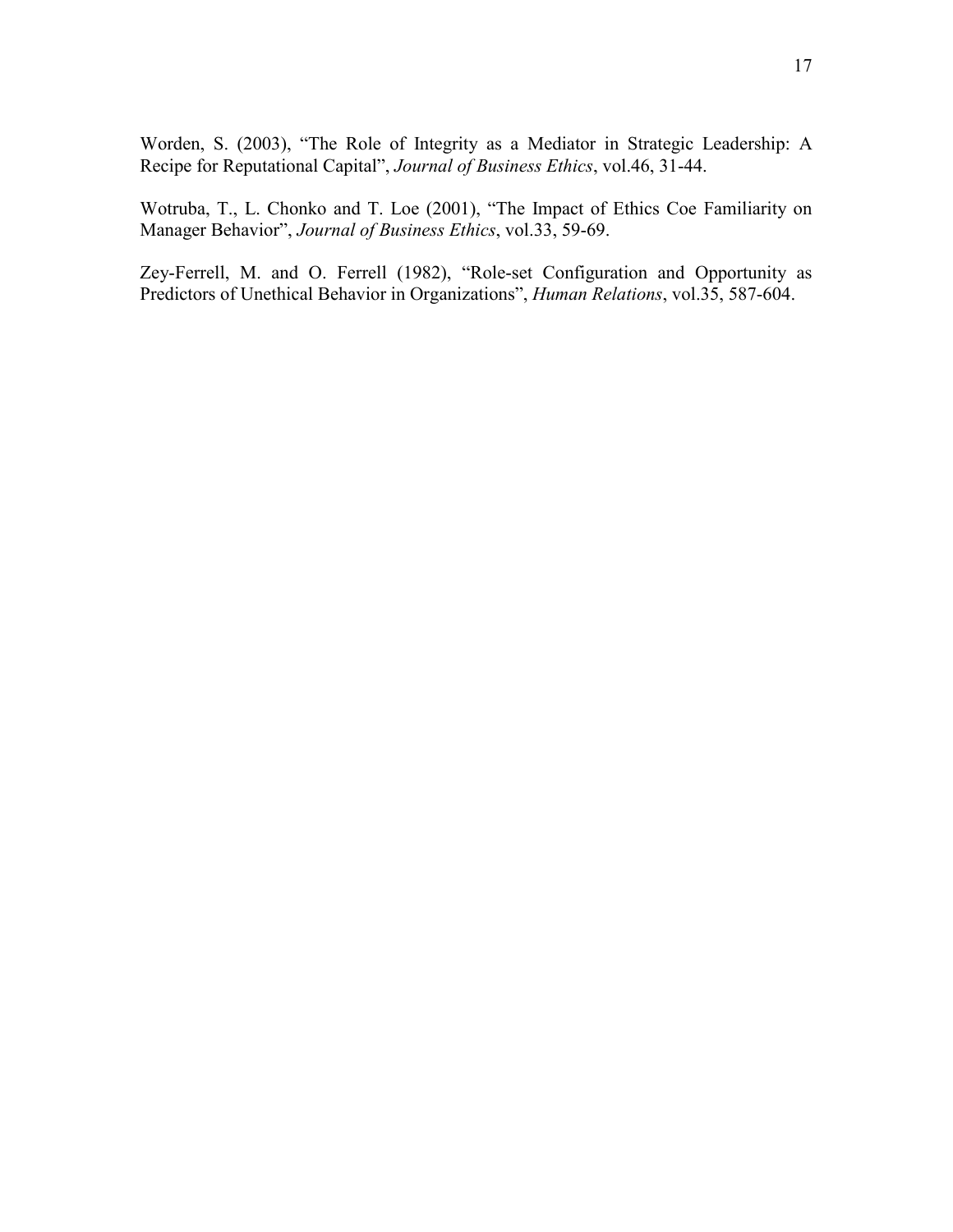# Table 1. Sample statistics

| Panel A. Overview of the types of news announcements     |                |        |            |  |
|----------------------------------------------------------|----------------|--------|------------|--|
| <b>Type</b>                                              |                | Number | Percentage |  |
| Allegation announcement                                  |                | 20     | 19.8%      |  |
| Formal investigation                                     |                | 58     | 57.4%      |  |
| Court phase or conviction                                |                | 23     | 22.8%      |  |
| Panel B. Distribution of announcements through time      |                |        |            |  |
| Year                                                     | Number         | Year   | Number     |  |
| 1995                                                     |                | 2001   | 14         |  |
| 1996                                                     | 4              | 2002   | 14         |  |
| 1997                                                     | $\overline{ }$ | 2003   | 11         |  |
| 1998                                                     | Ξ              | 2004   | 15         |  |
| 1999                                                     |                | 2005   | 11         |  |
| 2000                                                     | 8              |        |            |  |
| Panel C. Geographical distribution of news announcements |                |        |            |  |
| Country                                                  |                | Number | Percentage |  |
| Germany                                                  |                | 32     | 31.7%      |  |
| U.K.                                                     |                | 19     | 18.8%      |  |
| France                                                   |                | 18     | 17.8%      |  |
| Benelux                                                  |                | 32     | 31.7%      |  |
| Panel D. Distribution across companies                   |                |        |            |  |
| First time announcement                                  |                | 83     |            |  |
| Second time announcements                                |                | 11     |            |  |
| Third or more announcements                              |                | 7      |            |  |

Legend: The Table provides descriptive statistics for the final sample of 101 news announcements of illegal insider trading in the press of six European countries during the period 1995-2005. Allegation announcements consists of press rumours on potential illegal insider trading. Formal investigation consists of news articles reporting on formal police or judicial investigations into an illegal insider trading. Court phase or conviction consists of articles covering court cases and convictions of illegal insider trading. The Benelux countries include Belgium, the Netherlands and Luxembourg. Single announcements consists of companies that received just one article on the illegal insider trading practice. Multiple announcements consists of firms that received several articles on illegal insider trading practices. Percentages might not add up to 100% due to rounding.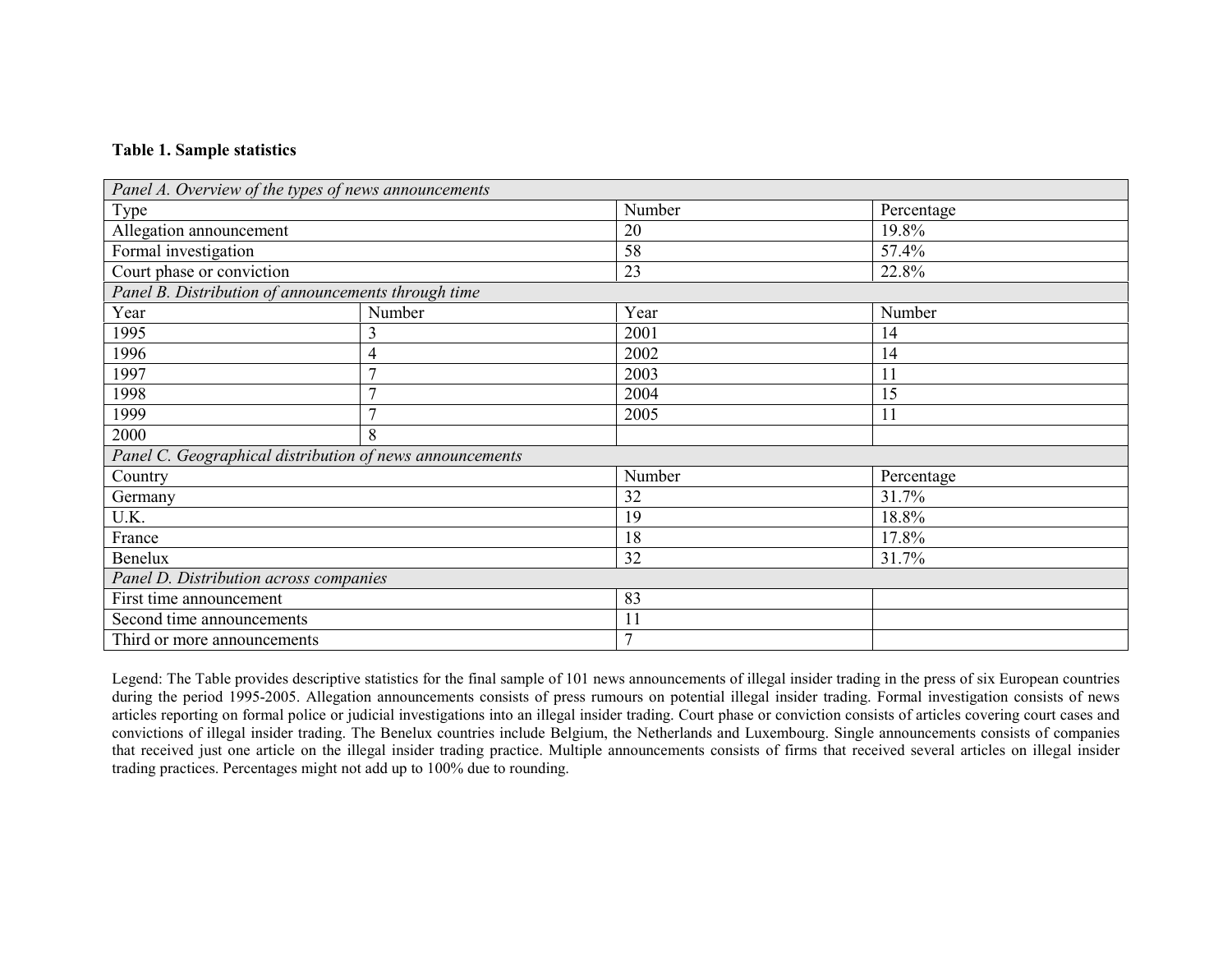|                | Market-adjusted mean abnormal returns |             |         |              |         |         |           | Market model mean abnormal returns |         |              |         |         |  |  |
|----------------|---------------------------------------|-------------|---------|--------------|---------|---------|-----------|------------------------------------|---------|--------------|---------|---------|--|--|
| days           | AAR                                   | t-test      | signif. | $#$ positive | Z-value | signif. | AAR       | t-test                             | signif. | $#$ positive | Z-value | signif. |  |  |
| $\sim$<br>$-L$ | $-0,0062$                             | $-0.488$    |         | 41           | ,891    |         | $-0.0028$ | 0,830                              |         | 43           | 1,675   |         |  |  |
|                | $-0,0057$                             | $-0.790$    |         | 46           | 0,896   |         | $-0.0095$ | $-1,499$                           |         | 44           | .478    |         |  |  |
|                | $-0.0168$                             | $-9,197$    | ***     | 40           | 2,090   |         | $-0.0153$ | $-9,531$                           | ***     | 41           | 2,069   |         |  |  |
|                | $-0.0027$                             | .523<br>- 1 |         | 46           | 0,896   |         | $-0.0009$ | $-0,378$                           |         | 46           | ,084    |         |  |  |
|                | $-0,0041$                             | $-2,285$    |         | 38           | 2,488   |         | $-0,0014$ | $-2,175$                           |         | 39           | 2,463   |         |  |  |

## Tabel 2. Abnormal return behavior around the news of illegal insider trading

Legend: The table reports daily mean market-adjusted abnormal returns and daily mean market model abnormal returns for a five day event window  $[-2, +2]$  for a sample of 101 announcements of illegal insider trading reported in financial press in six European countries during the period 1995-2005. These countries include the U.K., Germany, France, the Netherlands, Belgium and Luxembourg. The significance of the mean abnormal returns is tested using the standard parametric test statistic assuming cross-sectional independence. As suc statistical significance at the 1% level for a one-tailed test, \* denotes statistical significance at the 5% level for a one-tailed test. # positive indicates the number of positive abnormal returns for a given event day. The non-parametric sign test is used to calculate the significance of the mean abnormal returns as well. Z-values are reported. As such,  $^{++}$  denotes statistical significance at the 0.1% level for th sign test,  $^{+}$  denotes statistical significance at the 1% level for the sign test,  $^{+}$ denotes statistical significance at the 5% level for the sign test.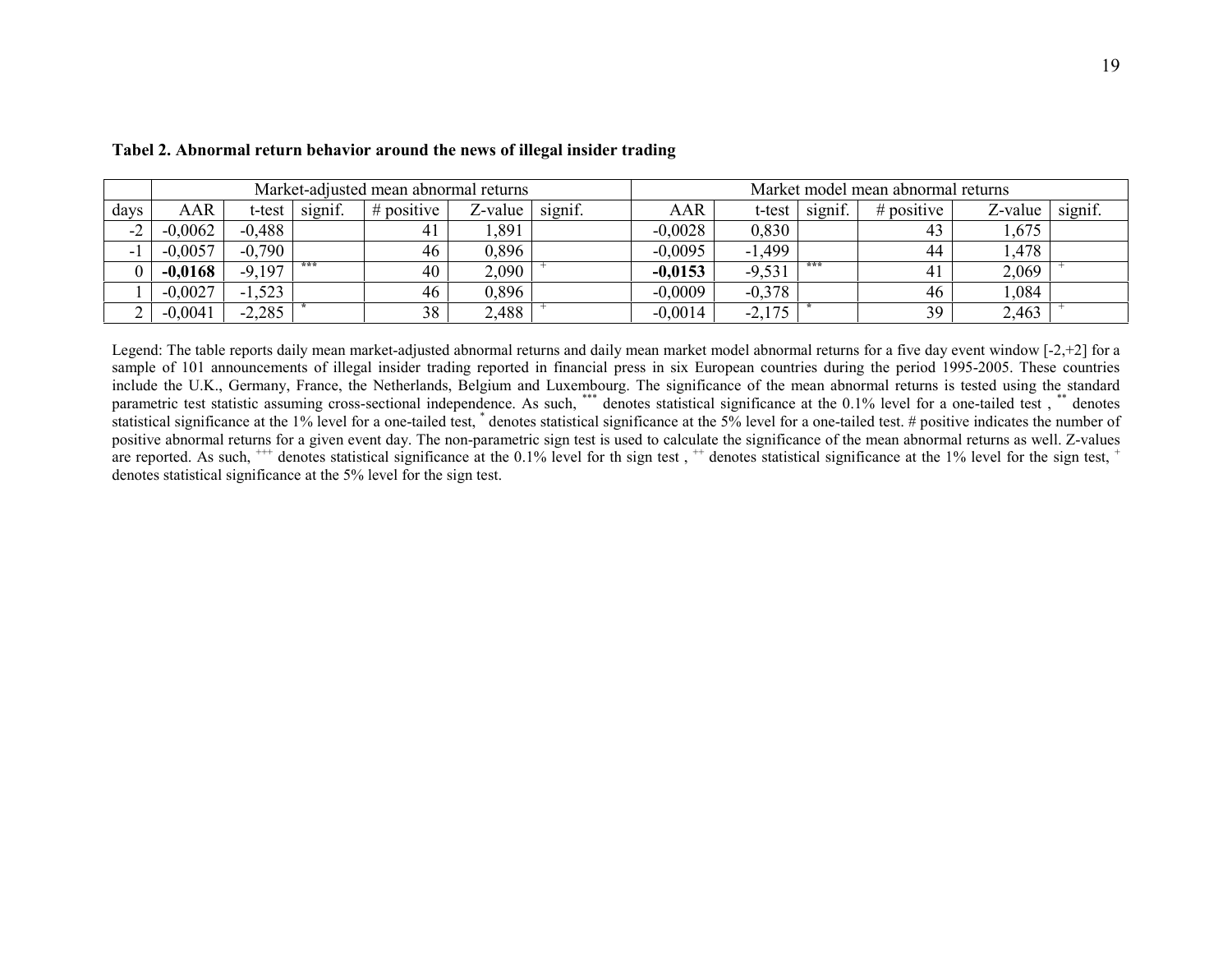|                   | Market-adjusted mean abnormal returns |           |         |              |         |         | Market model mean abnormal returns |           |         |              |         |         |
|-------------------|---------------------------------------|-----------|---------|--------------|---------|---------|------------------------------------|-----------|---------|--------------|---------|---------|
| days              | AAR                                   | t-test    | signif. | $#$ positive | Z-value | signif. | AAR                                | t-test    | signif. | $#$ positive | Z-value | signif. |
| $\bigcap$<br>$-L$ | $-0.0116$                             | $-1,834$  |         | 30           | 2,236   |         | $-0,0082$                          | $-0,977$  |         | υJ           | .427    |         |
|                   | $-0,0066$                             | $-0.597$  |         | 37           | 0,671   |         | $-0.0108$                          | $-1,234$  |         | 36           | ,207    |         |
|                   | $-0.0215$                             | $-10,303$ | ***     | 30           | 2,236   |         | $-0.0194$                          | $-10,698$ | $***$   | 32           | 2,086   |         |
|                   | $-0.0027$                             | $-1,504$  |         | 37           | 0,671   |         | 0,0021                             | 0,346     |         | 38           | 0.768   |         |
|                   | $-0,0051$                             | $-2,605$  | **      | 29           | 2,460   |         | $-0,0020$                          | $-2,203$  |         | 34           | 0.646   |         |

Tabel 3. Abnormal return behavior around first news announcements of illegal insider trading

Legend: The table reports daily mean market-adjusted abnormal returns and daily mean market model abnormal returns for a five day event window  $[-2, +2]$  for a sample of 83 first news announcements of illegal insider trading reported in financial press in six European countries during the period 1995-2005. These countries include the U.K., Germany, France, the Netherlands, Belgium and Luxembourg. The significance of the mean abnormal returns is tested using the standard parametric test statistic assuming cross-sectional independen denotes statistical significance at the 1% level for a one-tailed test, \* denotes statistical significance at the 5% level for a one-tailed test. # positive indicates the number of positive abnormal returns for a given event day. The non-parametric sign test is used to calculate the significance of the mean abnormal returns as well. Z-values are reported. As such, <sup>+++</sup> denotes statistical significance at the 0.1% level for th sign test, <sup>++</sup> denotes statistical significance at the 1% level for the sign test, <sup>+</sup> denotes statistical significance at the 5% level for the sign test.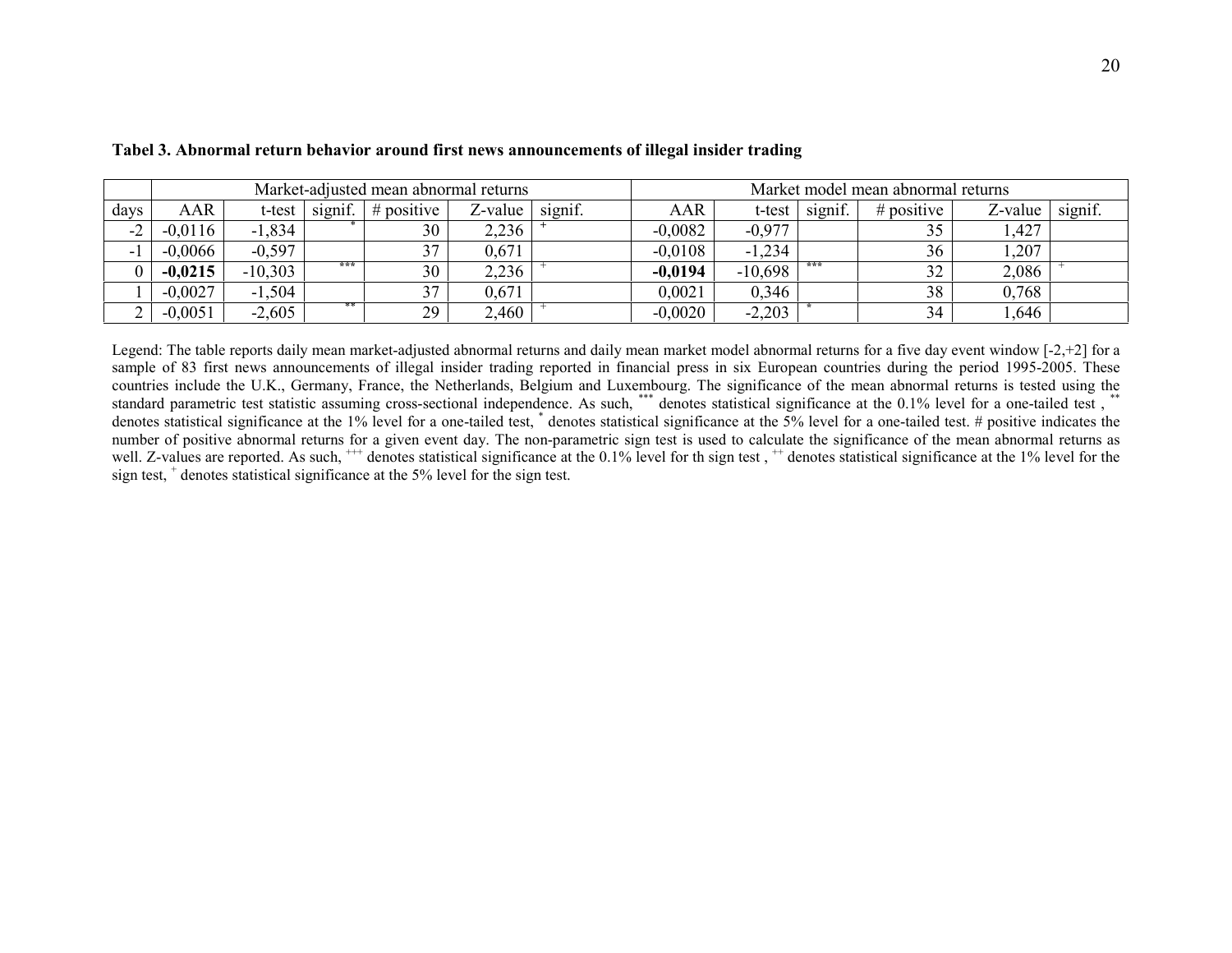|               |              | Market-adjusted mean abnormal returns |         |           | Market model mean abnormal returns |         |  |  |
|---------------|--------------|---------------------------------------|---------|-----------|------------------------------------|---------|--|--|
| Event windows | <b>CAARs</b> | t-test                                | signif. | CAARs     | t-test                             | signif. |  |  |
| $[-5,-1]$     | $-0,0163$    | $-0,241$                              |         | $-0,0089$ | 0,353                              |         |  |  |
| $[-2,+2]$     | $-0,0356$    | $-2,857$                              |         | $-0,0280$ | $-2,551$                           |         |  |  |
| $[-1,+1]$     | $-0.0252$    | $-3,837$                              | ***     | $-0.0239$ | $-3,803$                           | ***     |  |  |
| $[+1,+5]$     | $-0.0057$    | $-0,921$                              |         | 0,0059    | $-0,441$                           |         |  |  |
| $[-5, +5]$    | $-0,0388$    | $-1,364$                              |         | $-0,0184$ | $-0,906$                           |         |  |  |

## Table 4. Cumulative abnormal returns for different event windows around the news of illegal insider trading

Legend: The table reports daily mean market-adjusted cumulative abnormal returns and daily mean market model cumulative abnormal returns for several event windows for a sample of 101 announcements of illegal insider trading reported in financial press in six European countries during the period 1995-2005. These countries include the U.K., Germany, France, the Netherlands, Belgium and Luxembourg. The significance of the mean abnormal returns is tested using the standard parametric test statistic assuming cross-sectional independen denotes statistical significance at the 1% level for a one-tailed test, \* denotes statistical significance at the 5% level for a one-tailed test.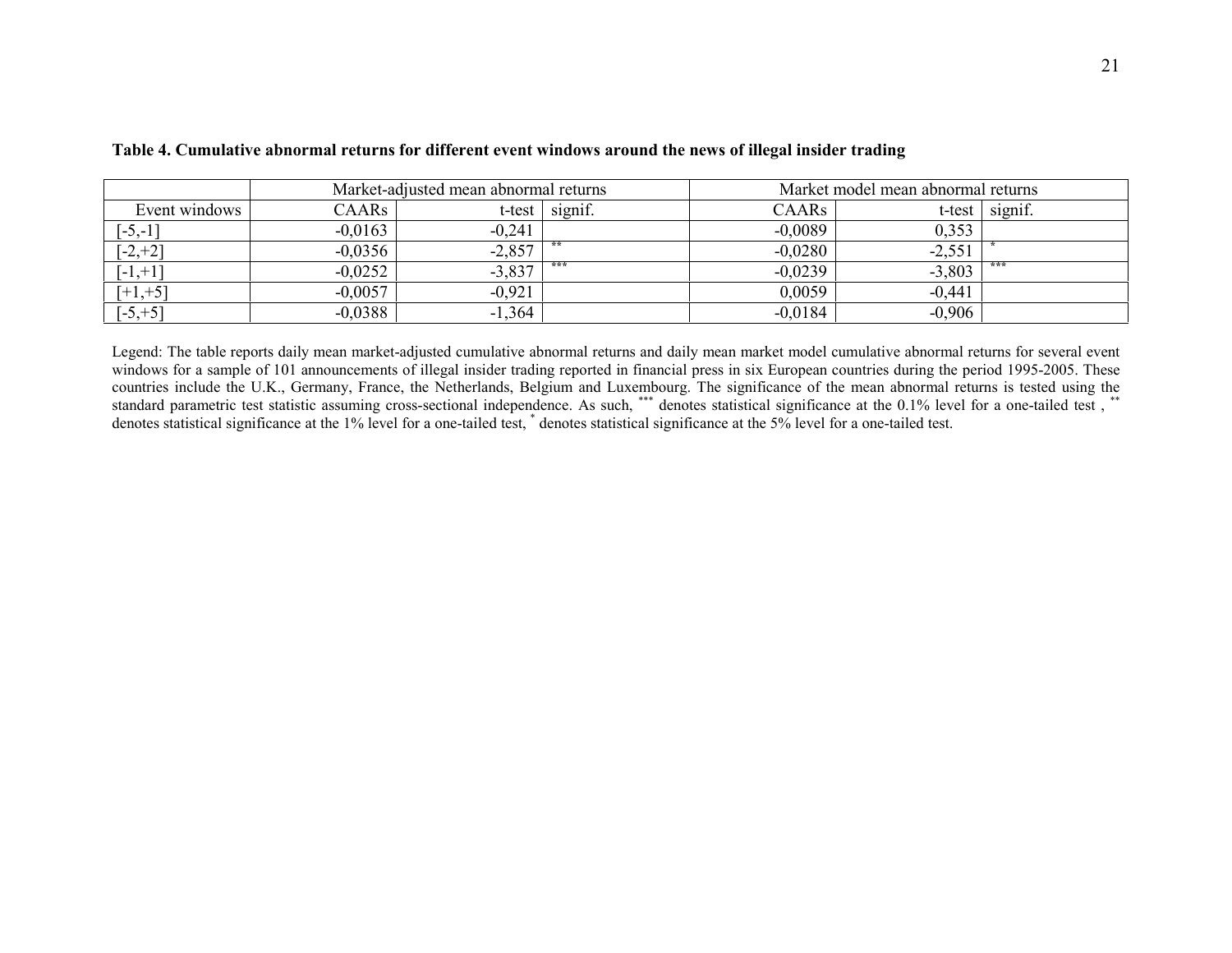|                | Market-adjusted mean abnormal returns |            |               |         |           |         | Market model mean abnormal returns |         |               |         |           |         |  |
|----------------|---------------------------------------|------------|---------------|---------|-----------|---------|------------------------------------|---------|---------------|---------|-----------|---------|--|
|                |                                       | Allegation | Investigation |         | Court     |         | Allegation                         |         | Investigation |         | Court     |         |  |
| days           | AAR                                   | signif.    | AAR           | signif. | AAR       | signif. | AAR                                | signif. | AAR           | signif. | AAR       | signif. |  |
| $\sim$<br>$-L$ | 0,0059                                |            | $-0,0111$     |         | $-0,0063$ |         | $-0,0057$                          |         | $-0.0067$     |         | $-0,0053$ |         |  |
|                | $-0,0102$                             |            | $-0,0085$     |         | $-0,0053$ |         | $-0,0100$                          |         | $-0,0131$     |         | $-0,0005$ |         |  |
|                | $-0,0262$                             |            | $-0,0363$     | ***     | 0,0007    |         | $-0,0219$                          |         | $-0,0349$     |         | 0,0019    |         |  |
|                | $-0,0080$                             |            | $-0,0013$     |         | $-0,0045$ |         | $-0,0125$                          |         | 0,0067        |         | $-0,0040$ |         |  |
|                | $-0,0083$                             |            | $-0,0031$     |         | $-0,0070$ |         | $-0,0044$                          |         | 0,0021        |         | $-0,0061$ |         |  |

Table 5. Abnormal return behavior depending on the announcement type of illegal insider trading

Legend: The table reports daily mean market-adjusted abnormal returns and daily mean market model abnormal returns for a five day event window [-2,+2] for three subsamples announcements of illegal insider trading reported in financial press in six European countries during the period 1995-2005. These countries include the U.K., Germany, France, the Netherlands, Belgium and Luxembourg. Allegation refers to the subsample containing 20 allegation announcements of illegal insider trading in press. Investigation refers to the subsample containing 58 announcements of formal investigations into illegal insider trading. Court refers to the subsample containing 23 announcements of the court phase of the conviction phase of illegal insider trading. The significance of the mean abnormal returns is tested using the standard parametric test statistic assuming cross-sectional independence. As such, \*\*\* denotes statistical significance at the 0.1% level<br>for a one-tailed test, \*\* denotes statistical significan